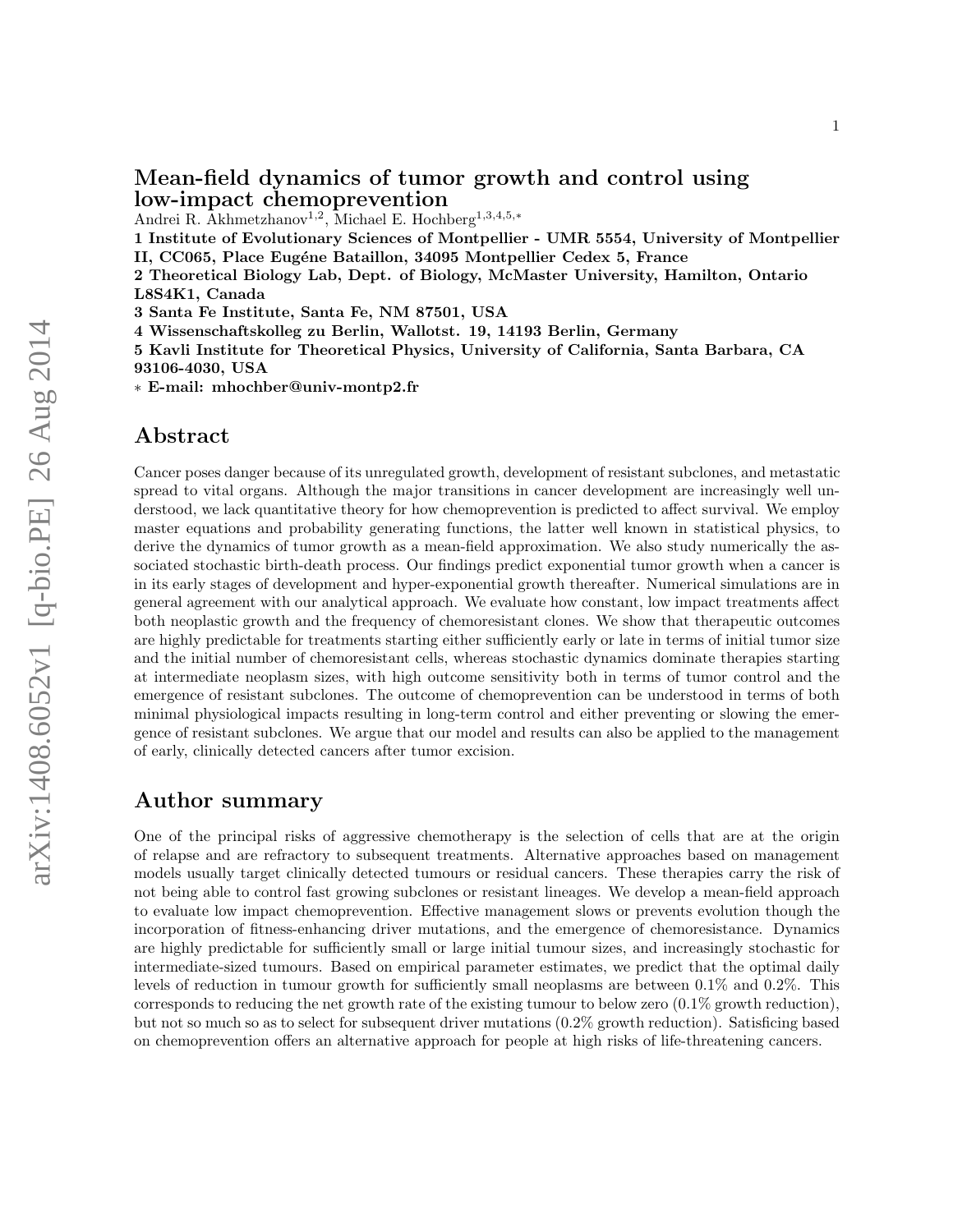## 1 Introduction

Mathematical models play an important role in describing and analyzing the complex process of carcinogenesis. Natural selection for increases in tumor cell population growth rate can be represented as the net effect of increased fission rates and/or decreased apoptosis (e.g., [\[1\]](#page-13-0)). Relatively rare driver mutations confer such a net growth advantage, whereas numerically dominant passenger mutations with initially neutral or mildly deleterious effects [\[2–](#page-13-1)[4\]](#page-13-2) can only initially grow in frequency due to genetic hitchhiking. Amongst the many passengers in a growing tumor, some can contribute to cell chemoresistance, and a sufficiently large tumor will contain different clones that, taken as a group, can resist most, if not all, possible chemotherapies (see [\[5\]](#page-13-3) for resistance to imatinib). Chemotherapeutic remission followed by relapse suggests that these resistant cells are often at low frequencies prior to therapy, either due to genetic drift or costs associated with resistance. Resistant phenotypes subsequently increase in frequency during chemotherapy, and through competitive release, they may incorporate one or more additional drivers, resulting in accelerated growth compared to the original tumor [\[6\]](#page-13-4).

Previous mathematical studies have considered alternatives to attempting to minimize or eradicate clinically diagnosed cancers with maximum tolerated doses (MTD) of chemotherapeutic drugs. This body of work indicates that MTD is particularly prone to select for chemoresistance (e.g., [\[7–](#page-13-5)[9\]](#page-13-6)), and empirical studies support this basic prediction [\[10\]](#page-13-7). Numerous alternatives to the goal of cancer minimization/eradication have been investigated (e.g.,  $[7, 11-14]$  $[7, 11-14]$  $[7, 11-14]$ ). For example, Komarova and Wodarz  $[11]$ considered how the use of one or multiple drugs could prevent the emergence or curb the growth of chemoresistance. They showed that the evolutionary rate and associated emergence of a diversity of chemoresistant lineages is a major determinant in the success or failure of multiple drugs versus a single one. Foo and Michor [\[7\]](#page-13-5) evaluated how different dosing schedules of a single drug could be used to slow the emergence of resistance given toxicity constraints. One of their main conclusions is that drugs slowing the generation of chemoresistant mutants and subsequent evolution are more likely to be successful than those only increasing cell death rates.

These and other computational approaches have yet to consider the use of chemoprevention to reduce cancer-associated morbidity and mortality. Prevention, more generally, encompasses life-style changes, interventions or therapies in the absence of detectable invasive carcinoma (e.g., [\[15](#page-14-0)[–18\]](#page-14-1)). In depth consideration of preventive measures and their likely impact on individual risk and epidemiological trends is important given the virtual certitude that all people have pre-cancerous lesions, some of which may transform into invasive carcinoma [\[19,](#page-14-2) [20\]](#page-14-3), and concerns as to whether technological advances will continue to make significant headway in treating clinically detected cancers [\[21,](#page-14-4) [22\]](#page-14-5).

Here we model how chemoprevention affects tumor progression and the emergence of chemoresistant lineages. Previous study has considered the effects of deterministic and stochastic processes on tumor growth and the acquisition of chemoresistance  $[2, 11, 23]$  $[2, 11, 23]$  $[2, 11, 23]$ . We consider both processes through exact solutions and numerical simulations of master equations, using the mean field approach. A mean field approach assumes a large initial number of cells [\[24\]](#page-14-7) and averages any effects of stochasticity, so that an intermediate state of the system is described by a set of ordinary differential equations (i.e., master equations; [\[25\]](#page-14-8)). Solutions to these are complex even in the absence of the explicit consideration of both drivers and passengers [\[26\]](#page-14-9). Our approach [\[27,](#page-14-10) [28\]](#page-14-11) follows the dynamics of the relative frequencies of subclones, composed of identical cells, instead of the fate of individual cells. We derive the dynamics for the expected total number of cells within a tumor at any given time.

We show that the expected mean tumor size can be substantially different from the median, since the former is highly influenced by outliers due to tumors of extremely large size. We then consider constant chemopreventive treatments, starting at a given tumor size and number of chemoresistant mutations. We find that treatment outcome can be highly sensitive to initial conditions. Not surprisingly, initially small tumors are more likely to be controlled than larger tumors employing low dose therapies, whereas large tumors follow deterministic growth and are both difficult to control in overall size and in the emergence of resistance. In contrast, there is a range of intermediate size tumors, where stochastic dynamics become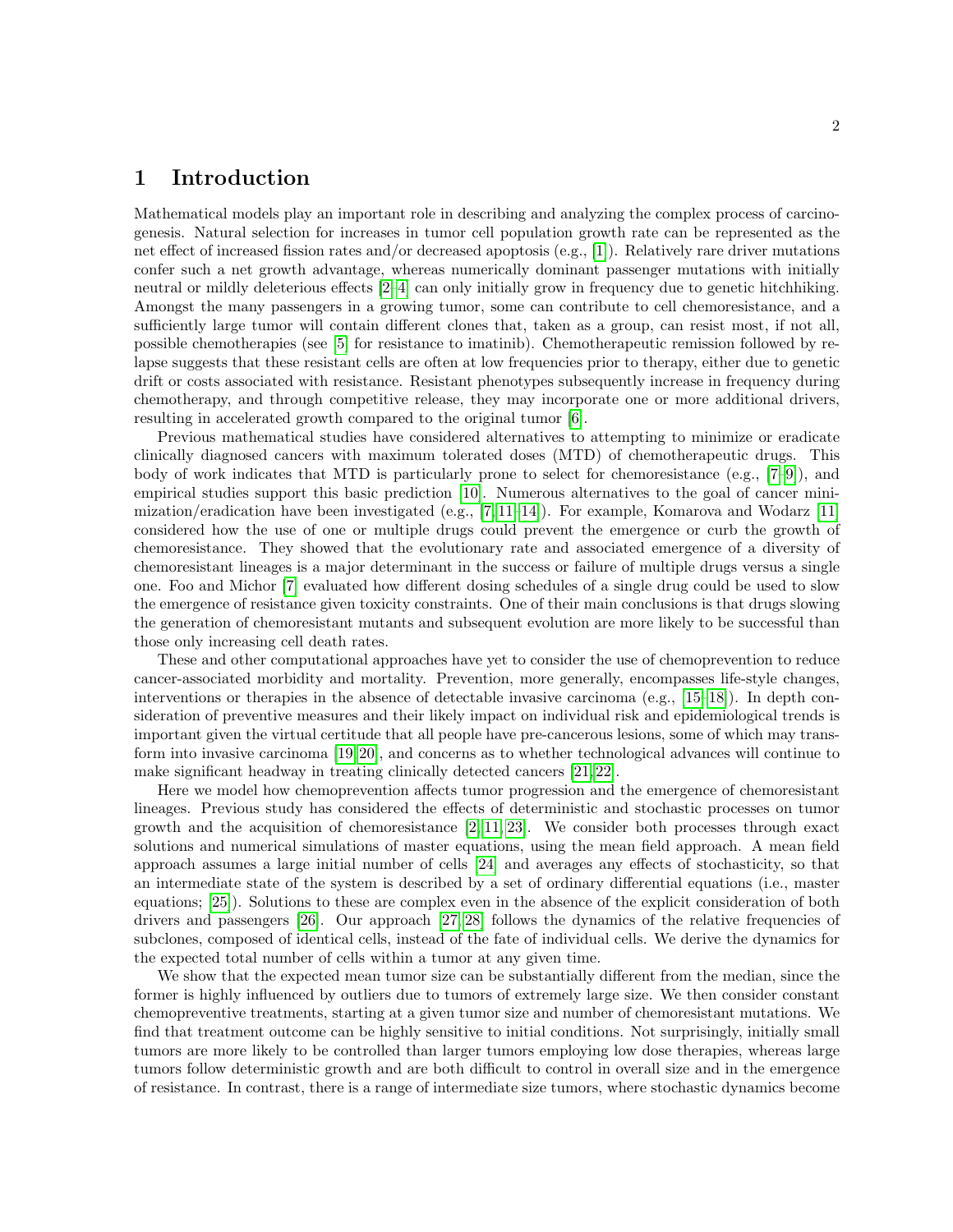significant, and clinical outcome is highly sensitive to the commencement time (i.e., initial tumor size) of treatment regimes.

## <span id="page-2-1"></span>2 Results

| Parameter                                     | Variable         | Value                | Reference          |
|-----------------------------------------------|------------------|----------------------|--------------------|
| Time step (cell cycle length)                 | T                | 4 days               | [2]                |
| Selective advantage                           | $\boldsymbol{s}$ | $0.4\%$              |                    |
| Cost of resistance                            | $\mathfrak c$    | 0.1%                 |                    |
| Mutation rate to acquire an additional driver | $\boldsymbol{u}$ | $3.4 \times 10^{-5}$ |                    |
| Mutation rate to acquire resistance           | $\boldsymbol{v}$ | $10^{-6}$            | [11]               |
| Maximal number of additional drivers          | N                | 5                    |                    |
| Initial cell population                       | n(0)             | $10^{6}$             |                    |
| Pre-resistance level                          | $\kappa$         | 0.01%                | $\left[ 29\right]$ |
| Number of replicate numerical simulations     |                  | $10^{6}$             |                    |
| (excl. the ones with extinction)              |                  |                      |                    |

Table 1. Canonical parameter values used in this study.

We study a low intensity, constant treatment regime that starts at time  $t = 0$ . First, we study meanfield dynamics by considering the distribution  $H_t(x)$  of tumor sizes x at time moments t, and examine effects on the mean  $n(t) = \langle H_t(x) \rangle$ .

Using the master equations, we derive an analytical expression for the dynamics  $n(t)$ . Namely, we use [\(8\)](#page-11-0)-[\(9\)](#page-12-0) and [\(13\)](#page-12-1)-[\(14\)](#page-12-2) (see Methods section) to obtain the dynamics of the expected tumor size

<span id="page-2-0"></span>
$$
n(t) = n(0) \left( (1 - \kappa) \left( 1 + \frac{v e^{(\sigma - c)t} - 1}{2 \sigma - c} \right) + \kappa e^{(\sigma - c)t} \right) \exp\left[ (s - \sigma)t + N \ln\left( 1 + \frac{u e^{st} - 1}{2N \sigma s} \right) \right], \quad (1)
$$

and the frequency of resistant cells within a tumor

$$
\frac{n_{res}(t)}{n(t)} = \frac{(1-\kappa)\frac{v}{2}\frac{e^{(\sigma-c)t}-1}{\sigma-c} + \kappa e^{(\sigma-c)t}}{(1-\kappa)(1+\frac{v}{2}\frac{e^{(\sigma-c)t}-1}{\sigma-c}) + \kappa e^{(\sigma-c)t}}.
$$
\n(2)

Here, time t is normalized so that any event occurs at rate equal to unity, or  $t = \tau/T$ . In the following, we use the variable t as shorthand for  $t = \tau/T$ .

Fig. [1](#page-3-0) (A and a) shows the excellent correspondence between numerical experiments and analytical results for  $\sigma$  on the order of s.

Equation [\(1\)](#page-2-0) is simplified for two limiting cases. In the early stages of tumor growth, the value  $n(t)$ changes according to a hyper-exponential law:

$$
n(t) \approx n(0) \left( (1 - \kappa) \left( 1 + \frac{v e^{(\sigma - c)t} - 1}{2 \sigma - c} \right) + \kappa e^{(\sigma - c)t} \right) \exp\left[ (s - \sigma)t + \frac{u e^{st} - 1}{2 \sigma s} \right].
$$

while at later stages the most aggressive subclone persists, being sensitive if  $\sigma < c \left( n(t) \propto e^{s(N+1)t} \right)$  and resistant otherwise  $(n(t) \propto e^{s(N+1)t-c}).$ 

A more detailed study of the distribution  $H_t(x)$  reveals that the mean  $n(t)$  diverges importantly from median behavior in the majority of cases, since the former is strongly influenced by outliers. Fig.  $1(\mathbf{B})$ and Suppl. Fig. [S1](#page-16-0) illustrate examples where the mean trajectory deviates from the median, and exceeds the 95% confidence interval at approximately 22 years into the simulation.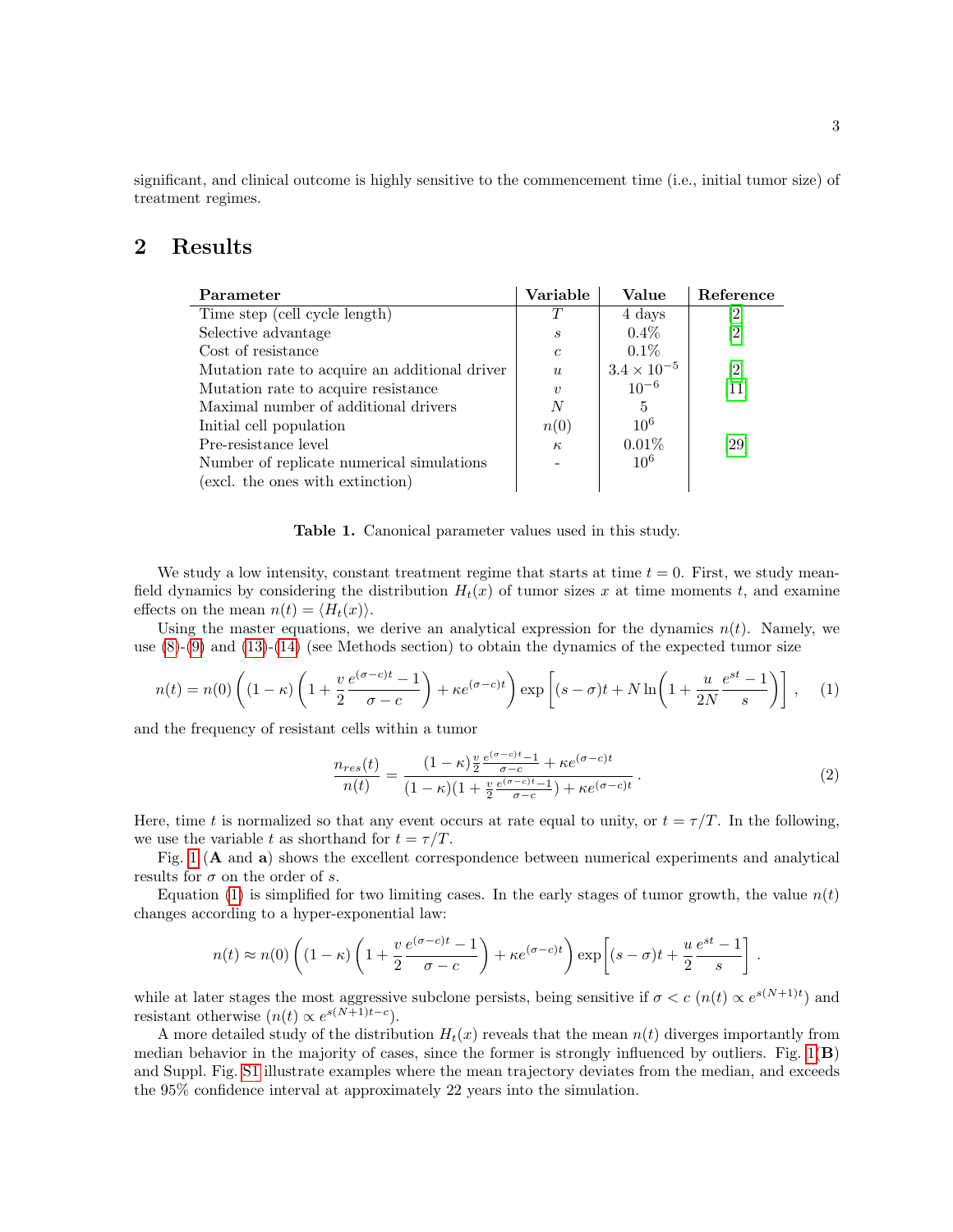<span id="page-3-0"></span>

Figure 1. Mean field dynamics concord with numerical simulations. (A) Effect of treatment level and observation time on mean tumor size. (Inset) Mean frequency of resistant cells within tumors corresponding to three of the cases in A. Lines are analytically computed mean-field trajectories, while dots are numerical simulations (see Methods section for details). (B) Dynamics of mean and median tumor size, and percentiles around the mean (shaded areas), assuming a fixed constant treatment of 0.6%. Treatments start at  $t = 0$ , the maximal number of additionally accumulated drivers is 3. See Table [1](#page-2-1) for other parameter values.

To see how alternative formulations affect the results, we investigate  $H_x(t)$ , which is the distribution of times t when a tumor reaches a given threshold size x. We assume  $x = M = 10^9$  cells (i.e., the lower boundary for clinical detection of a tumor - approximately  $1cm<sup>3</sup>$  in volume). Note that the results below can be generalized for other values of M.

Based on extensive numerical experiments, we find that the means of the distributions  $\langle H_t(x) \rangle$  and  $\langle H_x(t) \rangle$  (as well as other characteristics such as the mode and the median) are the same only in case of no treatment ( $\sigma = 0$ ). The reason for these apparent discrepancies is that a tumor has two distinct subpopulations (sensitive and resistant), meaning that the distributions  $H_t(x)$  and  $H_x(t)$  are bimodal. Trivially, this does not occur for  $\sigma = 0$ , since the resistant part is negligible (at a mutation-selection balance).

We perform three sets of numerical experiments to study how variation in any one of the following parameters–the selective advantage s, the cost of resistance c, or the initial number of cells  $n(0)$ –influences the properties of the distribution  $H_M(t)$ .

Variation in the selective advantage s, with  $c = 0.1\%$  and  $n(0) = 10^6$  cells being fixed, leads to Fig. [2.](#page-4-0) We see that tumor growth is mainly driven by its non-resistant part for relatively low impact treatments  $\sigma < 2s$ . The tumor changes from being mainly non-resistant to resistant at  $\sigma \approx 2s$ , which is reflected by the emergence of an inflection point in the trajectory of the median (indicated by  $C$  in Fig. [2\)](#page-4-0). Notice that the detection times are also most variable at  $\sigma \approx 2s$ . The median changes smoothly at high treatment levels  $(\sigma > 2s)$ , tending to a horizontal asymptote. This is explained by the fact that the sensitive part is heavily suppressed at high treatment levels, meaning that the dynamics are strongly influenced by an actual time point when the resistance mutation occurs.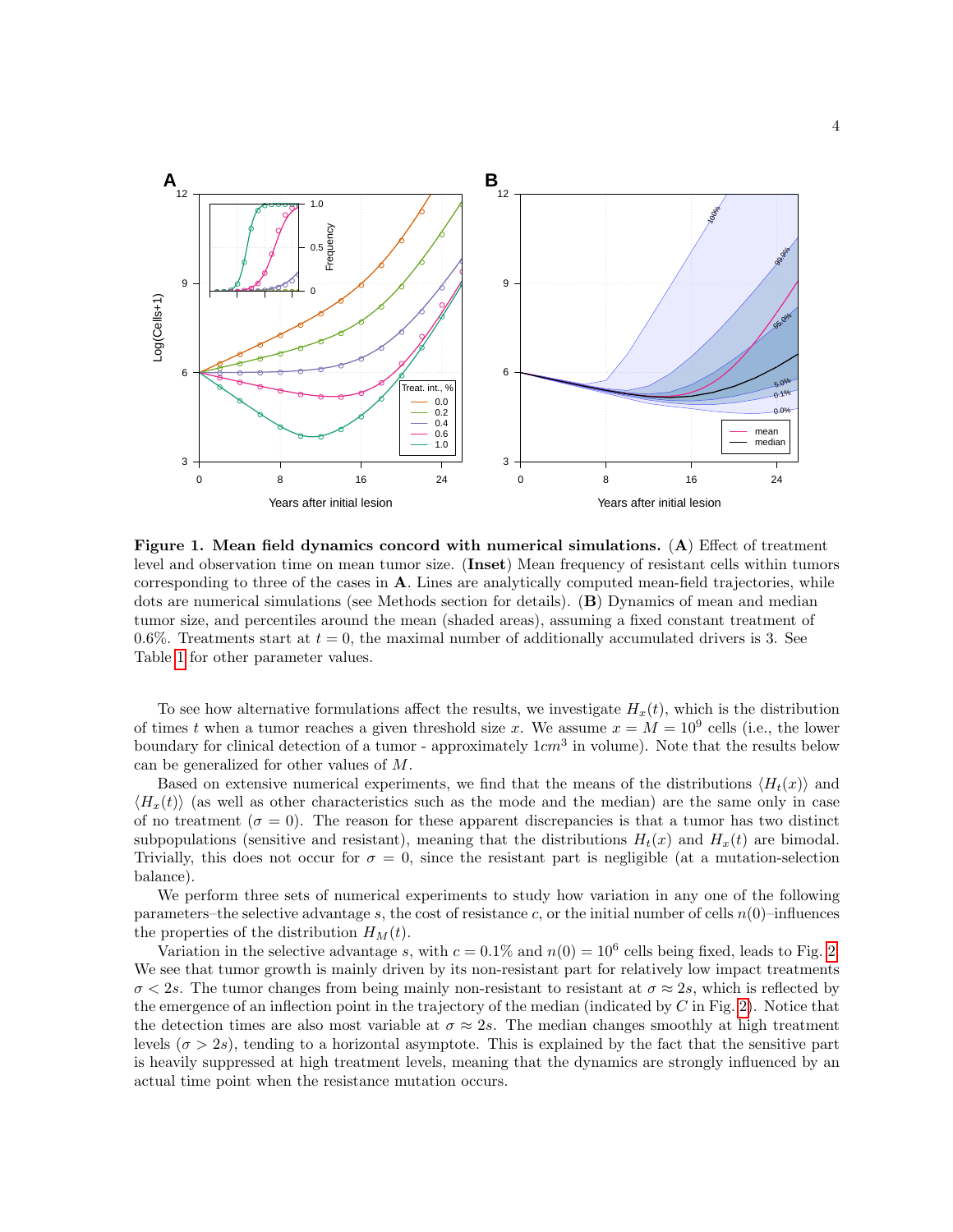The inflection point at  $\sigma \approx 2s$  is due to the accumulation of additional drivers within tumors and associated increases the likelihood that the tumor eventually resists treatment if no resistant cells were initially present. Since the initial population consists of  $10^6$  cells, in the absence of treatment, a new cell with one additional driver and associated fitness  $(2s-\sigma)$  will appear very rapidly. Such a tumor can only be suppressed only if we apply the treatment with  $\sigma > 2s$ . This is supported by additional numerical experiments, where we vary the maximal number of allowed driver mutations  $N$ , see Fig.  $4(\mathbf{A})$ . We see that the inflection point  $\sigma \approx 2s$  disappears when  $N = 0$ . Similarly, we may expect inflection points around  $\sigma = 3s$ , 4s and so on, which is shown in Suppl. Fig. [S2](#page-17-0) or in Suppl. Video S3 and where the resistant mutation is knocked out. In contrast, when the resistant mutation is present, an appearance of many inflection points is blurred by higher growth of the resistant part of a tumor: only two humps are noticed in Fig. [2](#page-4-0) for the largest value of cost of resistance  $c = 0.4\%$  and one hump for smaller values of c.

<span id="page-4-0"></span>

Figure 2. Treatment level affects both detection time and frequency of resistance. (A) The median and 95% confidence intervals (shaded or hatched areas) of detection times for 0.4% and 0.8% selective advantages (see legend).  $(\mathbf{B}, \mathbf{C}, \mathbf{C})$  and  $(\mathbf{D})$  Three samples of the distribution of detection times for corresponding points  $B, C$  and  $D$ , shown in  $A$ . Dashed black line is the mean and the dotted line is the median. Bottom panel shows the mean number of additionally accumulated drivers within tumors over periods of 3 months. Light red points correspond to tumors with a majority of resistant cells; light blue points are for tumors with a majority of non-resistant cells. Color-code indicates the level of resistance in detected tumors over 3 month intervals. No pre-resistance is assumed. Other parameter values are as in Table [1.](#page-2-1) Note that the detection time in A is log-transformed.

Counterintuitively, if the cost of resistance is low to moderate then early-detected tumors are more likely to be resistant under constant treatments than those detected at later times (B, C and D in Fig. [2\)](#page-4-0). While a resistance mutation emerges, the tumor grows faster under selection (despite the very low impact of therapy on sensitive cancer cells) and is therefore more likely to be detected at earlier times. By the time of detection, non-resistant tumors usually accumulate up to 4 additional drivers on average, while resistant tumors have fewer. For larger values of c, an additional non-regularity emerges (segment BCD in Fig. [3\)](#page-5-0), appearing at  $\sigma \approx 3s$  and is associated with tumors having a majority of cells with 3 total drivers. This region is also characterized by a different transition to complete resistance (compare Suppl. Video S1 and S2 for relatively low and high costs of resistance, respectively). For example, at point B tumors with a majority of non-resistance have less variable detection times than tumors with a majority of resistant cells  $(A \text{ and corresponding panel } B \text{ in Fig. 3})$ . Treatment levels along the segment BCD result in tumors that are more likely to be resistant as one goes from the center to the tails of the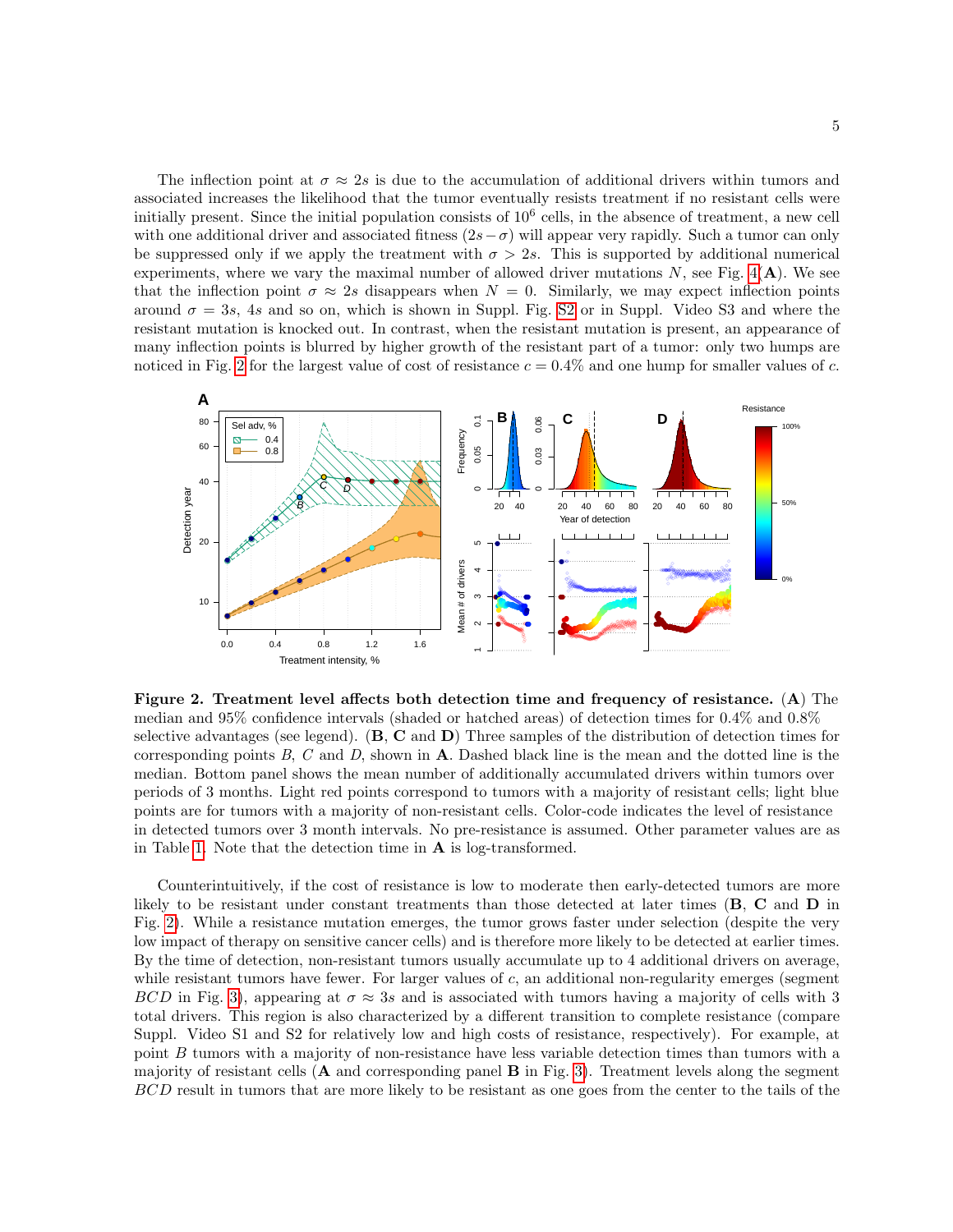<span id="page-5-0"></span>

Figure 3. Higher costs of resistance lead to slower, but more variable growth. The median and 95% confidence intervals for detection times when the cost of resistance is varied. The selective advantage is fixed at 0.4%. Other conditions as for Fig. [2.](#page-4-0)

distribution  $H_M(t)$ . This differs qualitatively from the previous case of low cost of resistance, where the tumors are less resistant in a tail of the distribution.

The initial cell number  $n(0)$  affects both the median and distribution of detection times Fig. [4\(](#page-6-0)**B**). For large initial tumors, growth is deterministic and exponential. As the initial size is decreased  $(n(0) = 10^6$ to  $10<sup>5</sup>$ ), stochastic effects are increasingly manifested by the appearance of an inflection point in the trajectory of the median, as well as increased variability in detection times.

Whereas  $M = 10^9$  cells are an approximate clinical detection threshold for many solid tumors, approximately  $\bar{M} = 10^{11}$  cells could be attained for certain otherwise undetectable cancers, and are only discovered in late stage, metastatic disease [\[30\]](#page-14-13). Using numerical experiments, we find that the difference in times when a tumor reaches M and M respectively, is  $4.7 \pm 0.2$  years (mean $\pm$ s.d.).

A tumor is likely to be eradicated under a range of constant treatments if it has  $n(0) = 10^5$  or fewer initial cells; a tumor is virtually certain to persist for  $n(0) = 10^7$  cells or greater, as it is shown in Suppl. Fig. [S3.](#page-18-0) In other words, our model indicates that tumors that are c. 1% of clinically detectable size will typically be impossible to eradicate.

The above analysis assumes zero initial resistance within a tumor. Given mutation rates assumed here we can expect that many tumors with one million cells will already contain resistant cells. We extend our study to other values of initial resistance level, denoted by  $\kappa$ . As shown in Fig. [4\(](#page-6-0)C) larger values of  $\kappa$ create a transition from stochastic to deterministic tumor growth. As expected, larger  $\kappa$  results in worse control outcomes, with a threshold for treatment failure - tumors can only be eradicated for  $\sigma > 2s$  (see the inset Fig.  $4(\mathbf{C})$ .

Finally, we briefly consider how competition affects the results presented above. We assume for simplicity that sensitive cells inhibit the growth of resistant cells (i.e., chemoresistance has both a constant cost and an additional cost in proportion to sensitive cell number). Such assumption in its simple form leads to more variability in tumor growth and, as expected, delays in cancer detection Fig.  $4(D)$  and a positive correlation with treatment success, see the inset Fig.  $4(D)$ , which can be understood as the proportion of numerical experiments in which the tumor stays undetected.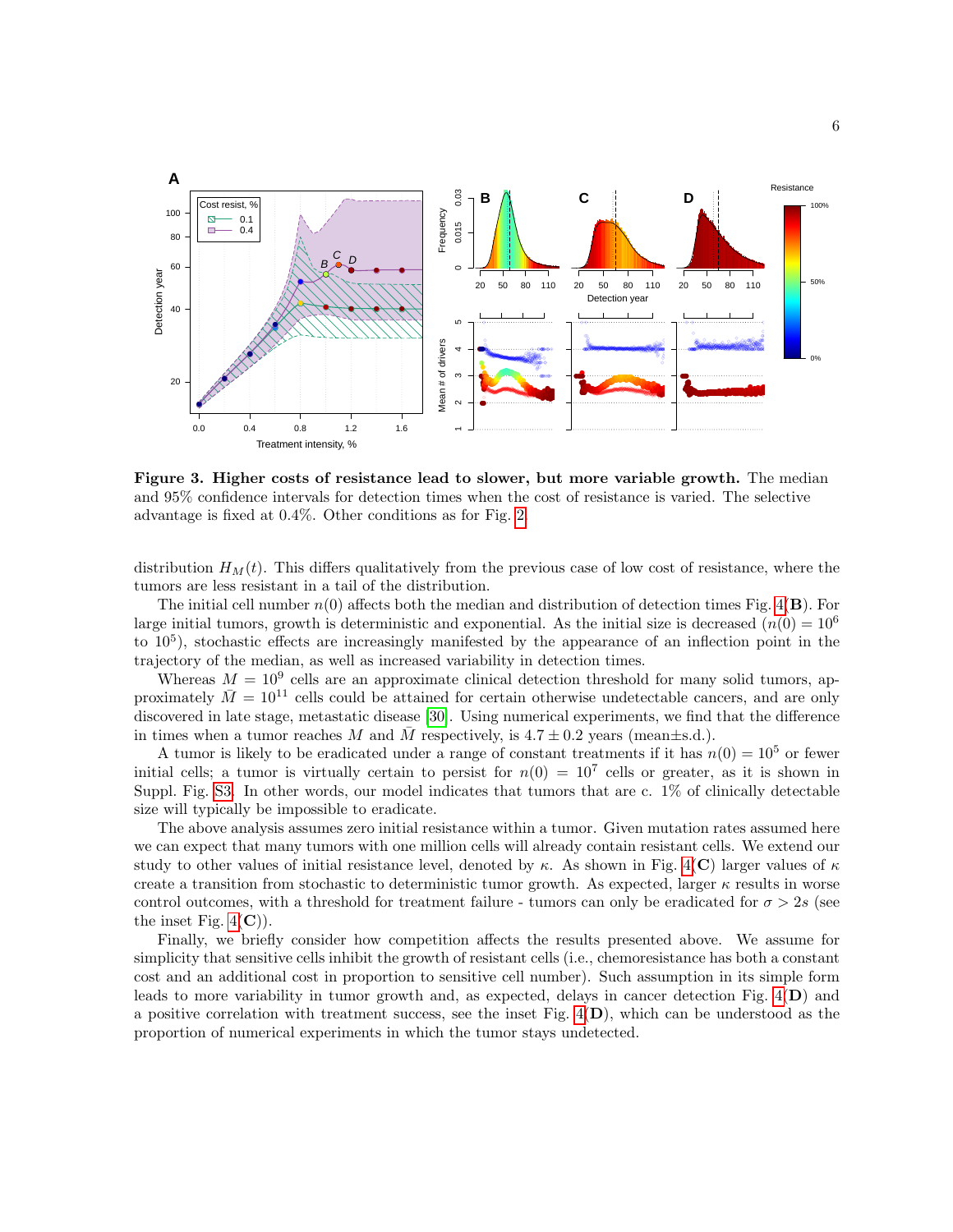<span id="page-6-0"></span>

Figure 4. Sensitivity analysis of several key parameters. The median (think line) and 95% confidence intervals (shaded areas with dashed boundaries) for the distribution of detection times. Parameter values are as in Table [1,](#page-2-1) except the one being varied: (A) maximal number of additionally accumulated drivers; (B) initial cell number  $n(0)$ ; (C) level of initial partial resistance of a tumor; (D) competitive parameter value  $\alpha$ . The competition is implemented by introducing an exponential factor in the fitness calculation:  $f_{i0} = s(i+1) - \sigma$  and  $f_{i1} = s(i+1)e^{-\alpha S} - c$ , where  $S = \sum_i n_{i0}$  is the number of non-resistant cells and  $\alpha$  characterizes the strength of competition. The insets show failure with respect to the change in the treatment level. The color-code for points indicates the average level of resistance within tumors, analogous to Fig. [2.](#page-4-0) The insets show the percentage of cases in simulations, leading to detection of a tumor rather than its extinction or keeping its size below the detection threshold. For simplicity of representation, only the median is indicated in B, C and D for the baseline case, which is shown in green in A and with all parameter values, indicated in Table [1.](#page-2-1)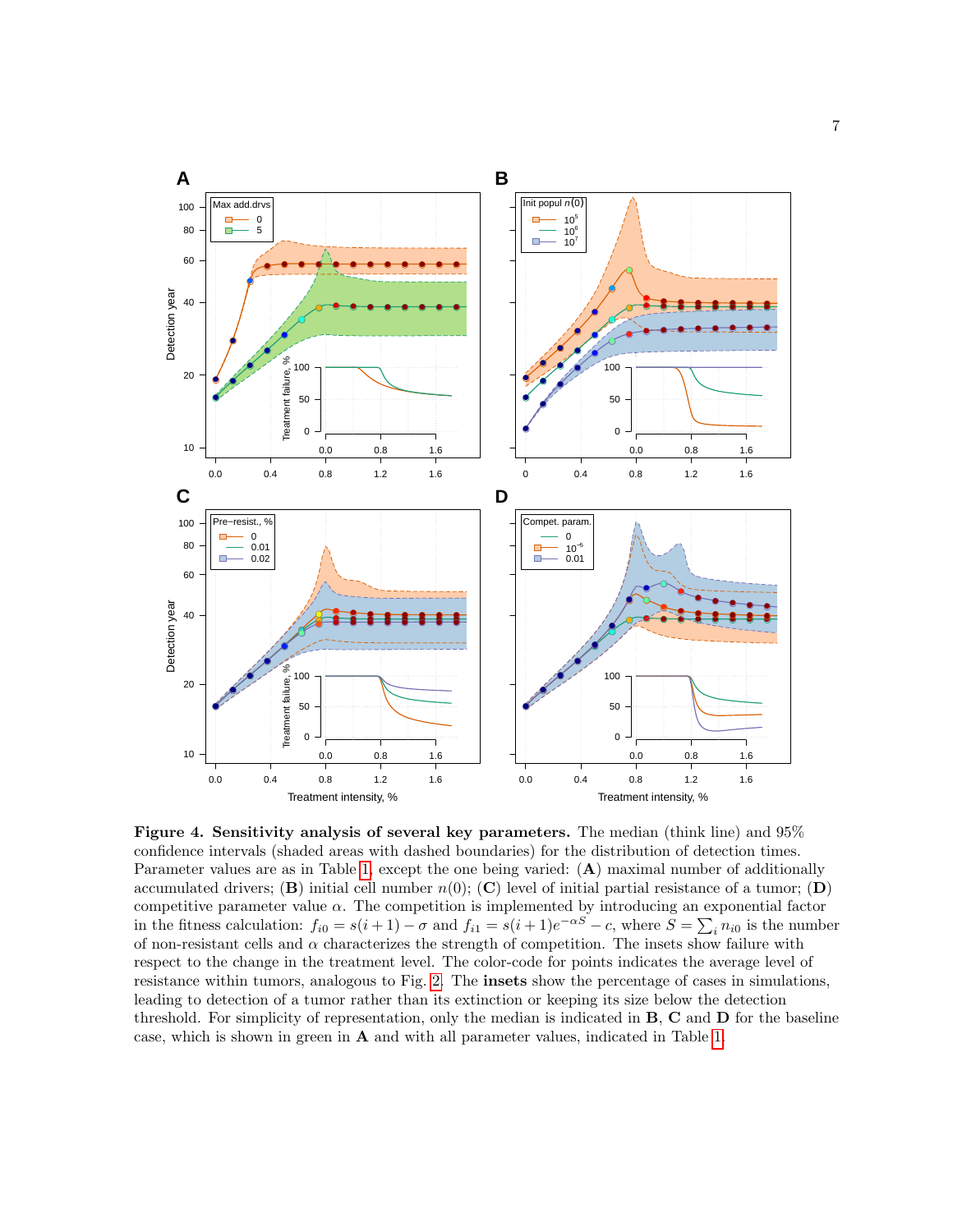### 3 Discussion

Maximum tolerated dose chemotherapies present numerous challenges, ostensibly the major one being the selection of resistant phenotypes, which are possible precursors for relapse [\[31\]](#page-14-14). Over the past decade, several alternative approaches have been proposed, where the objective is to manage rather than eradicate tumors (e.g., [\[8,](#page-13-10) [11,](#page-13-8) [13,](#page-13-11) [14,](#page-13-9) [32,](#page-14-15) [33\]](#page-14-16). Tumor management attempts to limit cancer growth, metastasis, and reduce the probability of obtaining resistance mutations through micro-environmental modification or through competition with non-resistant cancer cell populations or with healthy cells. These approaches usually involve clinically diagnosed cancers: either inoperable tumors or residual cancers after tumor excision. In the former situation tumors are typically large enough in size to contain numerous resistance mutations. In many, if not most, cases these neoplasms will have metastasized, meaning greater variability both in terms of phenotypes and hence potential resistance to chemotherapies, and in penetrance of therapeutic molecules to targeted tumor cells [\[34,](#page-14-17) [35\]](#page-15-0). The latter situation involves smaller, residual cancer cell populations, but composed of high frequencies of resistant variants or dormant cells [\[34\]](#page-14-17). Both scenarios are likely to involve cancer cell populations with large numbers of accumulated driver mutations, which ostensibly contribute to the speed of relapse. Thus, management of clinically detected tumors need not only limit the proliferation and spread of refractory subpopulations (Fig. [2-](#page-4-0)[4\)](#page-6-0), but should also aim to control the growth of multi-driver clones (Suppl. Fig. [S2\)](#page-17-0).

We mathematically investigated an alternative strategy, chemoprevention through satisficing, where a satisfactory objective is defined from the outset for patients at a high risk of contracting a life-threatening cancer. Such objectives can be complex, involving minimal side effects, defining acceptable risks of developing a lethal cancer at a later time, and realistic maximum expected frequencies of chemoresistant lineages. Neoplasms in our model system could correspond to pre-cancerous states of dyplasia, carcinoma in situ, or to invasive carcinoma, but the relative frequency of these different stages for tumors of the initial sizes modeled here are unknown; nor is it known how chemopreventive therapies affect cell populations in these different states. Several authors have previously argued for how constant or intermittent low toxicity therapies either before or after tumor discovery could be an alternative to maximum tolerated dose chemotherapies [\[18,](#page-14-1) [36\]](#page-15-1), but to our knowledge no study has actually quantified the modalities (treatment start time, dose) for such approaches using empirically derived parameter estimates [\[2,](#page-13-1) [12,](#page-13-12) [37\]](#page-15-2).

Our model indicates that daily reductions in population growth of  $s < \sigma < 2s$ , corresponding to 0.1%-0.2%, is sufficient in most cases to control neoplasm expansion for tumors less than about 1 million cells, and harboring no resistance mutations and only one driver mutation at the start of therapy. We find that such nascent tumors can be managed for tens of years without growing to life-threatening levels, and that the duration of successful prevention is sensitive to both initial tumor size and treatment intensity. Specifically, tumors growing beyond approximately the reciprocal of the driver mutation rate (c  $10^6$  cells) are exponentially increasingly likely to produce a faster growing subclone with a new driver. Such a subclone is even more likely, once it reaches  $\sim 1/u$  cells, to produce a new subclone with an additional driver, and so on. The result over sufficiently long periods is a hyper-exponential increase in tumor size. Given that mutation rates for chemoresistance are thought to be on the order of  $10^{-6}$  per cell division [\[11\]](#page-13-8), this means that tumor size is also a sensitive predictor of the likelihood of chemoresistance, and thus the potential for chemopreventive management to slow the progression of a potentially lethal cancer.

Indeed, one of our central results is the sensitivity of tumor growth to size at the commencement of therapy (Fig.  $4(C)$ ). Deterministic equations provide an accurate description of such growth for sufficiently small  $(\leq 10^5)$  or large (>10<sup>6</sup>) initial tumor sizes. We found that sufficiently small tumors were controlled and sometimes eradicated if therapeutic reductions in population growth exceeded 2s. Larger tumors, though affected by therapy, were impossible to control or to eradicate, because of the presence of resistance mutations. This effect was mitigated to some extent by cell-cell competition (Fig.  $4(D)$ ), but the process of competition as modeled here was not sufficient to permit tumor control (but see [\[33\]](#page-14-16)). Moreover, we found that tumors approximately between  $10^5$  and  $10^6$  cells had more variable, stochastic outcomes, meaning that a given preventive therapeutic regimen may or may not be successful due to the chance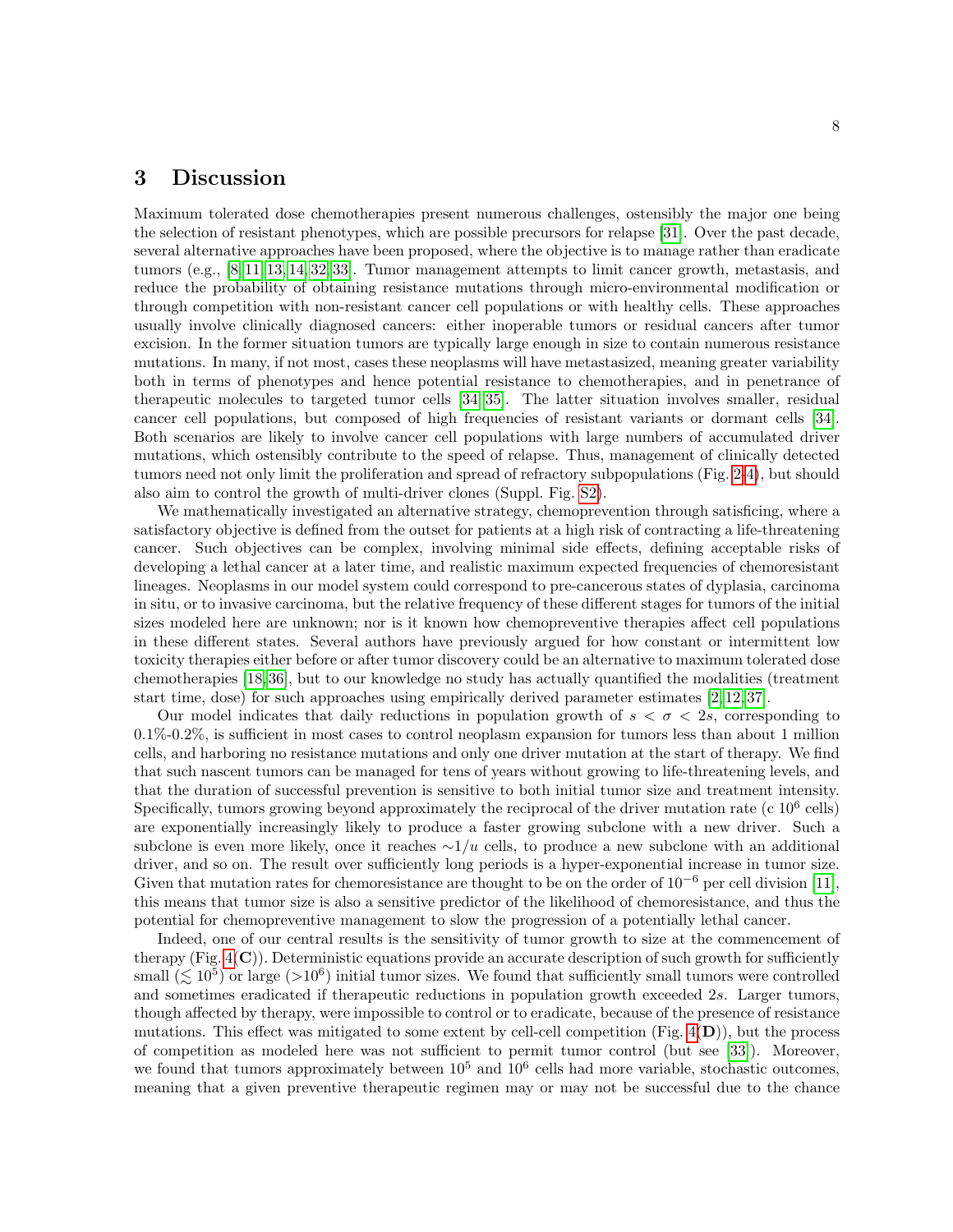emergence of driver mutations and local extinctions. This result emphasizes not only the sensitivity of tumor control to initial size (i.e., time at which therapy commences), but also the accurate assessment of changes in cancer risk for different therapeutic alternatives. Although not investigated in the context of cancer therapies, the results of Bozic and colleagues [\[2\]](#page-13-1) indicate that achieving a tumor size where driver mutations become probable, distinguishes patients harboring small tumors after 25 years from those developing life-threatening tumors over this same period (see Fig. 1 in [\[2\]](#page-13-1)). In their simulations like ours, the time to emergence of the second driver mutation is a good predictor of future tumor growth.

Our theory also highlights two potentially contrasting objectives of cancer prevention: managing tumor size vs managing resistance mutations. We show the sensitivity of these two outcomes to treatment levels, especially near the threshold 2s. Treatments at or beyond 2s effectively offset or reduce sensitive cell growth, leaving a large subpopulation of resistant cells that are released from competition and can rapidly obtain additional driver mutations. Treatments just below 2s also reduce tumor growth, but maintain high frequencies of sensitive cells, which potentially compete with resistance cells, thereby reducing overall resistance cell numbers. Adopting the latter strategy could make a difference to longterm outcomes, especially in cases where the constant therapy is discontinued, or ulterior attempts are made at high dose chemotherapy.

Some empirical studies support the role of certain molecules in chemoprevention [\[17\]](#page-14-18). For example, Silva and colleagues [\[38\]](#page-15-3) parameterized computational models to show how low doses of verapamil and 2-deoxyglucose could be administered adaptively to promote longer tumor progression times. These drugs are thought to increase the costs of resistance and the competitive impacts of sensitive on resistant cancer cell subpopulations. However, some of the most promising results have come from studies employing nonsteroidal anti-inflammatory drugs (NSAIDs), including experiments [\[39\]](#page-15-4), investigations of their molecular effects [\[40,](#page-15-5)[41\]](#page-15-6), and their use [\[42\]](#page-15-7). For example, Ibrahim and coworkers [\[39\]](#page-15-4) studied the action of NSAIDs and specifically sodium bicarbonate in reducing prostate tumors in male TRAMP mice (i.e. an animal model of transgenic adenocarcinoma of the mouse prostate). They showed that mice commencing the treatment at 4 weeks of age had significantly smaller tumor masses, and that more survived to the end of the experiment than either the controls or those mice commencing the treatment at an older age. Kostadinov and colleagues [\[40\]](#page-15-5) showed how NSAID use in a sample of people with Barrett's esophagus is associated with reductions in somatic genomic abnormalities and their growth to detectable levels. It is noteworthy that it is not known to what extent reductions in cancer progression under NSAIDs is due to either cytotoxic or cytostatic effects, or both. Although we do not explicitly model cytotoxic or cytostatic impacts, therapies curbing net growth rates, but maintaining them at or above zero, could be interpreted as resulting from the action of either cytotoxic and/or cytostatic processes. In contrast, therapies reducing net growth rates below zero necessarily have a cytostatic component. Our model, or modifications of it to explicitly include cytotoxic and cytostatic effects, could be used in future research to make predictions about optimal dose and start times to achieve acceptable levels of tumor control, or the probability of a given tumor size by a given age. Lorz and coworkers [\[9\]](#page-13-6) recently modeled the employment of cytotoxic and cytostatic therapies alone or in combination and showed how combination strategies could be designed to be superior in terms of tumor eradication and managing resistance than either agent used alone.

Decisions whether or not to employ chemopreventive therapies carry with them the risk of a poorer outcome than would have been the case had another available strategy, or no treatment at all, been adopted [\[43\]](#page-15-8). This issue is relevant to all preventive approaches, where alterations in life-style, removal or treatment of pre-cancerous lesions, or medications may result in unwanted side effects or potentially induce new invasive neoplasms (e.g., [\[44\]](#page-15-9)). Chemopreventive management prior to clinical detection would be most appropriate for individuals with genetic predispositions, familial histories, elevated levels of specific biomarkers, or risk-associated behaviors or life-styles [\[16–](#page-14-19)[18,](#page-14-1)[45,](#page-15-10)[46\]](#page-15-11). Importantly, our approach presupposes that the danger a nascent, growing tumor presents is proportional to its size and (implicitly, all else being equal) a persons age. Due caution is necessary in applying our results, since studies have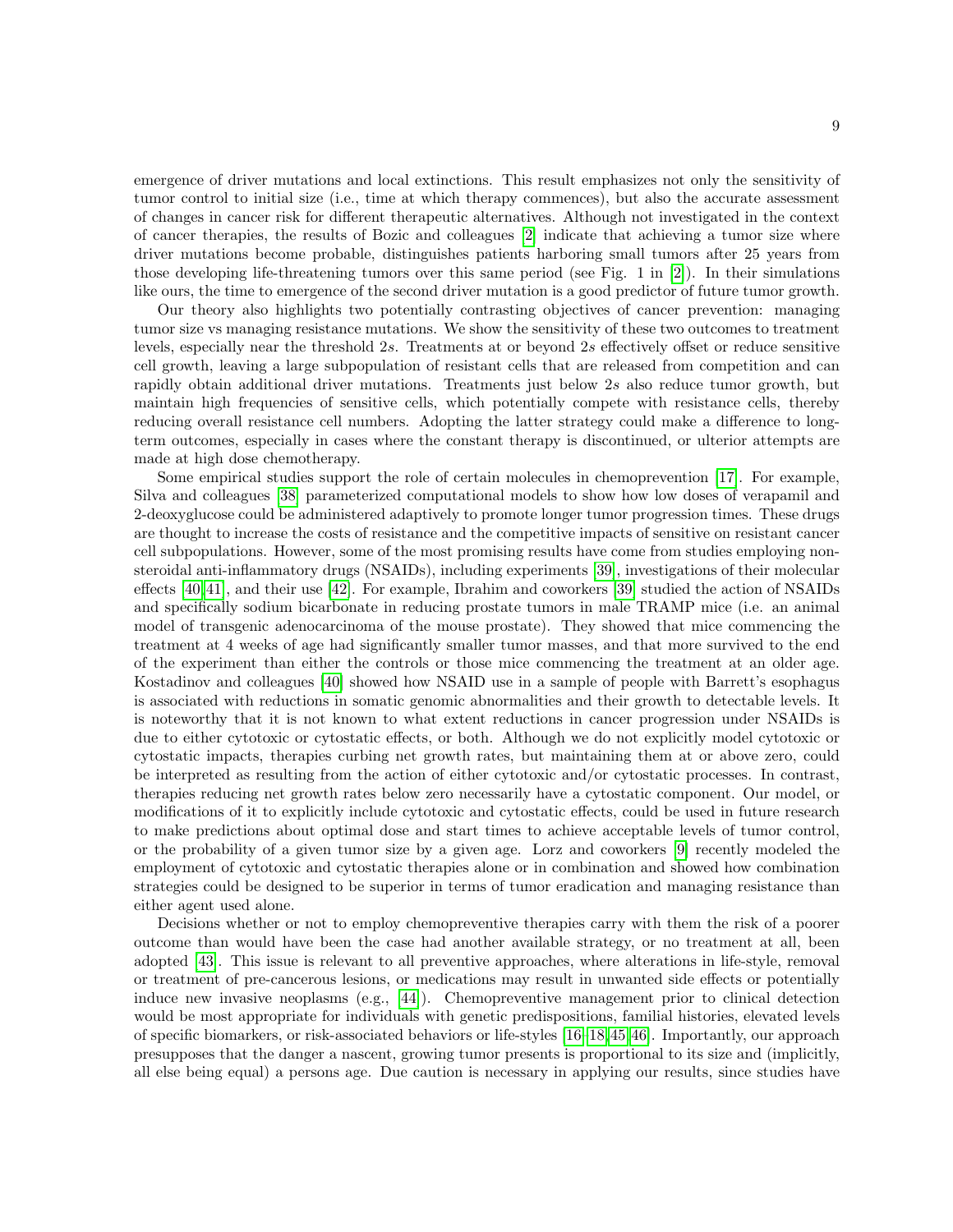argued that metastatic potential rather than tumor size may be a better predictor of future survival [\[47–](#page-15-12)[49\]](#page-15-13).

We have modeled preventive approaches to managing risks of future lethal cancers. However, our model also could be applied to scenarios where an invasive carcinoma is discovered early in progression. In such cases, tumor clones are likely to harbor greater numbers of driver mutations and show higher levels of genomic instability and standing genetic heterogeneity than the earlier stages targeted by chemoprevention. Higher aptitude for growth and mutation (adaptation) in clinical tumors could mean that outcomes are less sensitive to cancer cell numbers as we found in the prevention scenario. We suggest that the frequency distribution of driver mutations and the distribution of resistant subclones within these lineages could instruct decisions of the time course of treatment levels, with the aims of satisfactory tumor growth, metastasis, and resistance control. Although residual cancer cell populations from excised tumors and associated micro-metastases are often difficult to assess with accuracy [\[50\]](#page-15-14), our results suggest that if order of magnitude estimates are possible, than low dose, constant approaches could be optimized, and according to our model, will always be superior to aggressive chemotherapies even if resistance mutations are likely to be present.

## 4 Models and methods

#### 4.1 Conceptual framework

Let each cell in a population be described by two characteristics. The first is its resistance status, which is either "not resistant"  $(j = 0)$  or "resistant"  $(j = 1)$ . The probability of a resistant mutant emerging during cell division is assumed constant  $(v)$ . The second property is the number of accumulated driver mutations in a given cell line (maximum  $N$ ). The mutation rate at any locus resulting in the addition of a driver is u, and we assume no back mutation. Thus, the genome of a cell in our model is composed of N potential driver loci and one chemoresistance locus.

We initially assume that at each time step cells either divide or die, but do not compete for space or limiting resources. The fitness function  $f_{ij}$  is the difference between the birth and death rates of a cell and is defined by the number of accumulated drivers  $(i = 0, 1, ..., N)$  and resistance status  $(j = 0, 1)$ . A chemosensitive cancerous cell with a single driver has selective advantage s. Any additional drivers add s to fitness, while resistance is associated with a constant cost  $c$ . Exposure to a single chemotherapy treatment affects only non-resistant cells  $(j = 0)$ , incurring a loss  $\sigma \in [0,1]$  to their fitness. We assume that all parameters c, s and  $\sigma$  are arbitrarily small  $(\ll 1)$ .

Fitness is

$$
f_{ij} = s(i+1) - \sigma(1-j) - cj.
$$
 (3)

The assumption of driver additivity is a special case of multiplicative fitness, and both are approximately equivalent for very small s.

#### 4.2 Numerical simulations

To simulate tumor growth, we adopt a discrete time branching process for the cell-division process [\[2,](#page-13-1)[51\]](#page-15-15), which is usually referred to as a discrete time Galton-Watson process [\[52\]](#page-15-16). For each numerical experiment we initiate a tumor of a given size with cells of a type  $i = 0$ , and proportion of resistant cells within a tumor  $\kappa$  ( $0 \leq \kappa \leq 1$ ). Table 1 presents baseline parameter values employed in this study.

At the beginning of each time step, the number of cells is  $n_{ij}(t)$ . The number of cells at next step  $(t+1)$ is then sampled by a multinomial distribution. If we let  $B_{ij}$  be the number of births in the population,  $D_{ij}$  the number of deaths,  $M_{ij}^{(u)}$  and  $M_{ij}^{(v)}$  the number of mutations from class  $(i, j)$  to classes  $(i + 1, j)$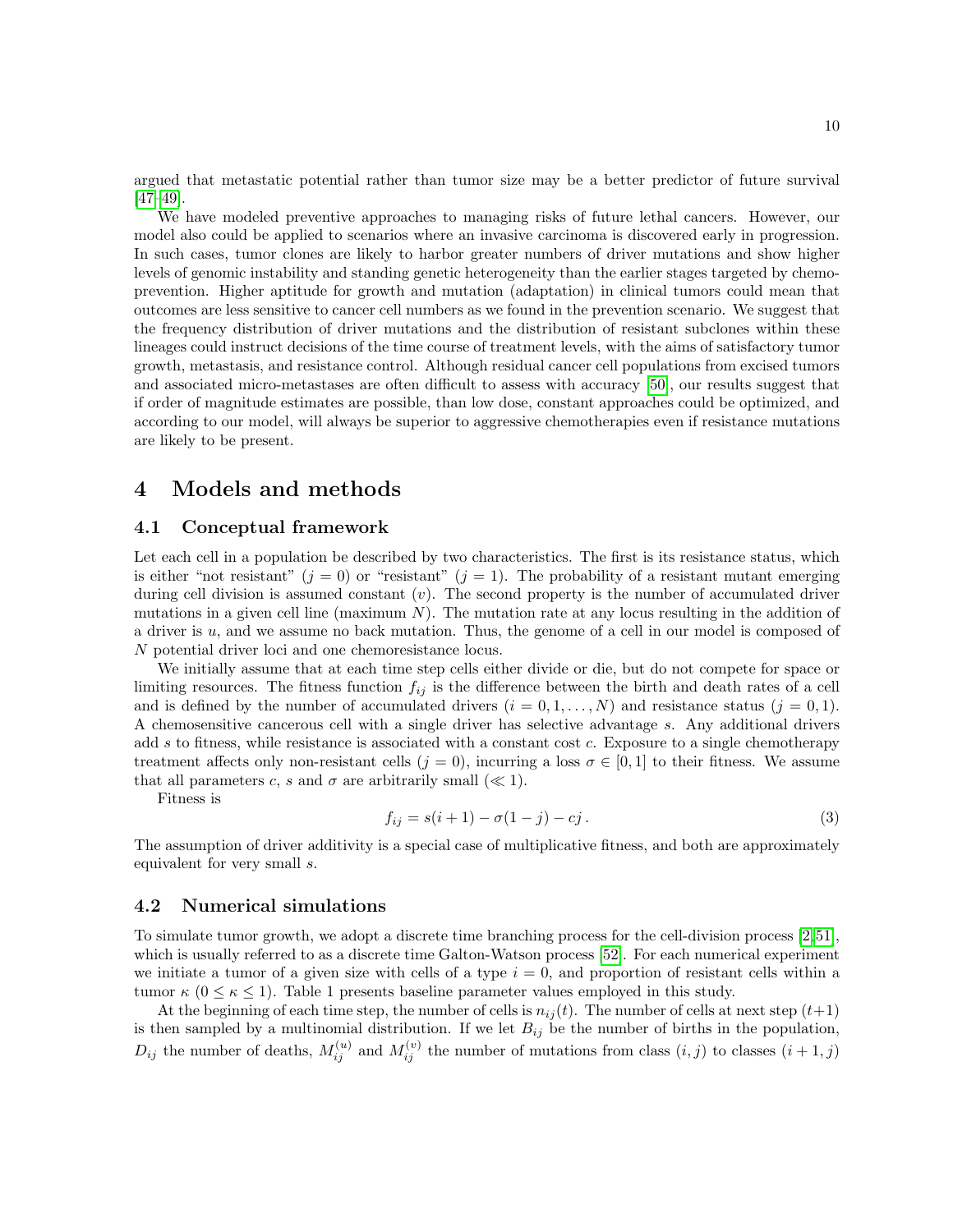and  $(i, j + 1)$  respectively, then the multinomial distribution is

$$
P[(B_{ij}, D_{ij}, M_{ij}^{(u)}, M_{ij}^{(v)}) = (k_1, k_2, k_3, k_4)] = \frac{n_{ij}(t)!}{k_1! k_2! k_3! k_4!} (b_{ij}(1 - u_i - v_j))^{k_1} d_{ij}^{k_2} (b_{ij}u_i)^{k_3} (b_{ij}v_j)^{k_4}
$$

where  $u_i = u(1 - i/N)$  and  $v_j = v(1 - j)$   $(i = 0, \ldots, N, j = 0, 1)$ .

The number of cells of type  $(i, j)$  at time step  $t + 1$  is now given by

$$
n_{ij}(t+1) = n_{ij}(t) + B_{ij} - D_{ij} + M_{i-1,j}^{(u)} + M_{i,j-1}^{(v)},
$$

where we assume  $M_{-1,j}^{(u)} = 0$  and  $M_{i,-1}^{(v)} = 0$ .

We conducted numerical experiments of the above model, each with the same initial states, but each using a unique set of randomly generated numbers of a branching process.

#### 4.3 Code

All calculations were made using programs, written in C, and the free, open-source statistical package R [\[53\]](#page-15-17). The color palette for figures was adopted from [\[54\]](#page-16-1). Code for all calculations, and for producing all of the figures, is available at [\[55\]](#page-16-2) and can be used freely for non-commercial purposes.

#### 4.4 Mean-field dynamics

We use the mean-field approach, see e.g. [\[24\]](#page-14-7), which approximates the behavior of a system consisting of many cells, so that the effects of stochasticity are averaged and an intermediate state is described by a set of ordinary differential equations.

**Master equations** We write master equations to track the probability  $P_{ij}(t)$  that a randomly chosen cell from the population of tumor cells will be of type  $(i, j)$  at time t.

The temporal dynamics of probabilities  $P_{ij}(t)$ ,  $i = 0, 1, \ldots, N$ , where N is the maximal number of additionally acquired drivers and  $j = 0, 1$ , are described by

$$
\frac{\mathrm{d}P_{ij}(t)}{\mathrm{d}t} = \mathbb{P}_{ij} + u\mathbb{P}_{ij}^{(u)} + v\mathbb{P}_{ij}^{(v)}.
$$

Here, the right-hand side is a superposition of probabilistic in- and out-flows from different mutational states to the current one  $(i, j)$ . The function  $\mathbb{P}_{ij}$  describes the growth of subclone  $(i, j)$  and is proportional to the probability  $P_{ij}(t)$ , multiplied by the difference between  $f_{ij}$  and the average fitness over the whole population  $\bar{f} = \sum_{i,j} f_{ij} P_{ij}(t)$ .  $\mathbb{P}_{ij}^{(u)}$  and  $\mathbb{P}_{ij}^{(v)}$  represent the probabilistic flows of mutations. For  $\mathbb{P}_{ij}^{(u)}$ , a driver is added from class  $(i-1, j)$  to  $(i, j)$  in proportion to the probability  $P_{i-1,j}(t)$ , the probability of cell birth  $b_{i-1,j}$ , and the probability of a zero locus being chosen from N total loci consisting of  $N-(i-1)$ other zero loci. A similar approach is used to define the outflow term for the probability from class  $(i, j)$ to  $(i + 1, j)$ . The second term  $\mathbb{P}_{ij}^{(v)}$  is the probability of mutating to the rapeutic resistance  $((i, j = 0)$  to  $(i, j = 1)$ , and is proportional to  $P_{i0}(t)$  and birth rate  $b_{i0}$ . Finally, all terms are summed, taking into account the initial conditions:  $P_{00}(0) = 1 - \kappa$ ,  $P_{01}(0) = \kappa$  and  $P_{ij}(0) = 0$  for any other i or j.

The above elements lead to the following system of ordinary differential equations (ODEs):

<span id="page-10-0"></span>
$$
\frac{dP_{ij}(t)}{dt} = (f_{ij} - \bar{f})P_{ij}(t) + u\left[ \left(1 - \frac{i-1}{N}\right) \frac{1 + f_{i-1,j}}{2} P_{i-1,j}(t) - \left(1 - \frac{i}{N}\right) \frac{1 + f_{ij}}{2} P_{ij}(t) \right] - \nu(1 - 2j) \frac{1 + f_{i0}}{2} P_{i0}(t),\tag{4}
$$

,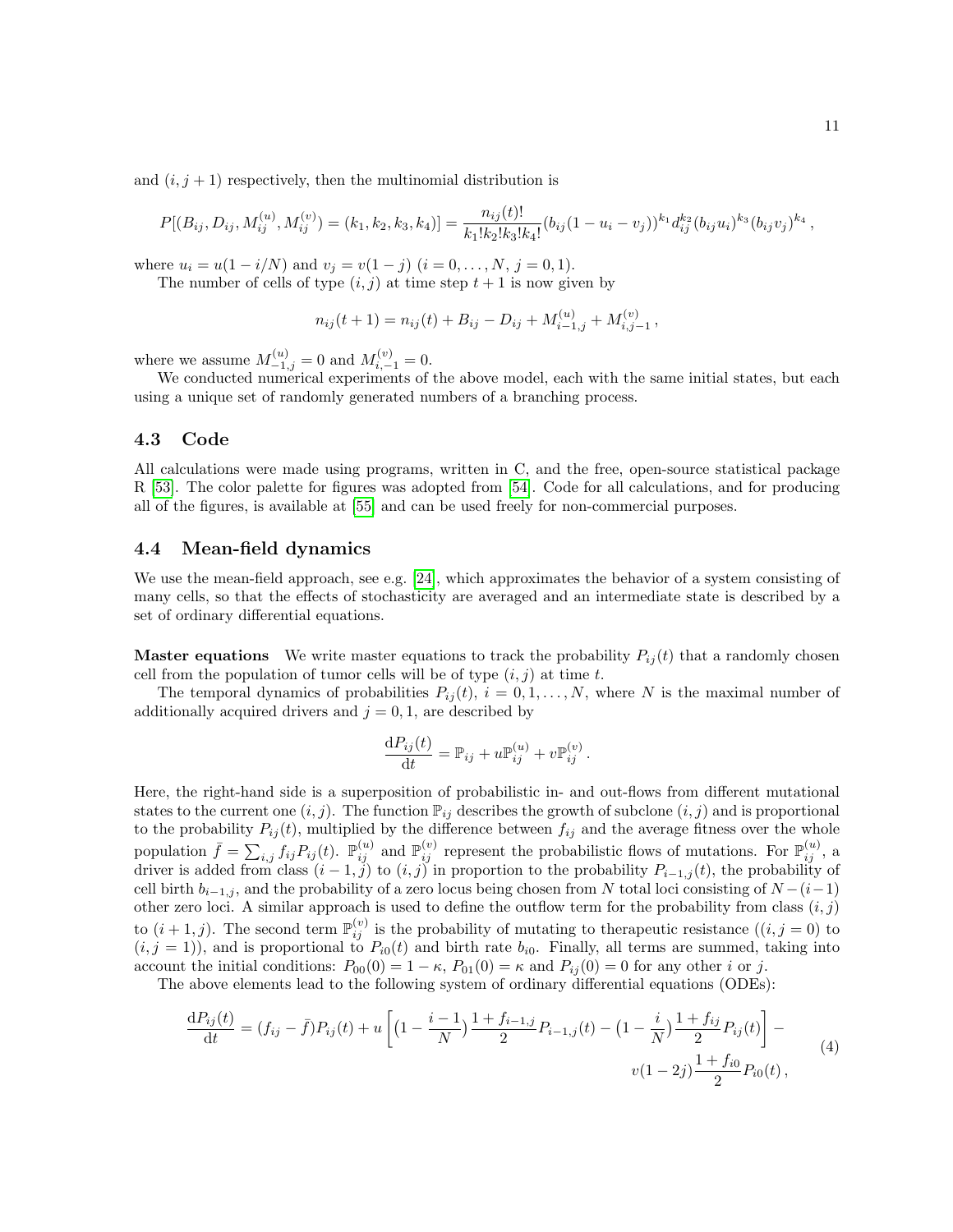where some probabilities  $P_{ij}$  could, theoretically, take on negative values, e.g.  $P_{-1,j}(t)$ , when  $i = 0$ , in which case, they are set to zero.

A simple transformation

$$
p_{ij}(0) = P_{ij}(0), \quad p_{ij}(t) = P_{ij}(t) \exp\left(\int_0^t \bar{f}(r) dr\right)
$$

allows omitting the term  $\bar{f}$  from equation [\(4\)](#page-10-0) and to linearize the latter with respect to the new "transformed" probabilities  $p_{ij}(t)$ . This gives

$$
\frac{dp_{ij}(t)}{dt} = f_{ij}p_{ij}(t) + u \left[ \left( 1 - \frac{i-1}{N} \right) \frac{1 + f_{i-1,j}}{2} p_{i-1,j}(t) - \left( 1 - \frac{i}{N} \right) \frac{1 + f_{ij}}{2} p_{ij}(t) \right] + \frac{1 + f_{ij}}{2} (jp_{i,j-1}(t) + (j-1)p_{ij}(t)),
$$
\n(5)

<span id="page-11-1"></span>where, for convenience, we write  $(jp_{i,j-1}(t) + (j-1)p_{ij}(t))$  instead of  $(1-2j)p_{i0}(t)$ .

**Probability generating function approach** With the master equations [\(5\)](#page-11-1), we apply the probability generating function (p.g.f.) method [\[25,](#page-14-8) [56\]](#page-16-3) to transform the system of  $(2N + 1)$  ordinary differential equations to a Hamilton-Jacobi (HJ) equation, that is, a first order partial differential equation.

We define the p.g.f. as the polynomial over all modified probabilities  $p_{ij}$  of the form

$$
G(\xi, \eta, t) = \sum_{i=0}^{N} \sum_{j=0}^{1} \xi^{i} \eta^{j} p_{ij}(t), \qquad (6)
$$

,

where  $\xi$  and  $\eta$  are variables that can be viewed as the momentum of an auxiliary Hamiltonian system governing the leading-order stochastic dynamics of the system [\[57\]](#page-16-4). Notice that the function  $G(\xi, \eta, t)$  is linear with respect to  $\eta$ .

Suppose that the function  $G(\xi, \eta, t)$  is defined, one can then obtain all characteristics of the stochastic process such as the average tumor size  $n(t)$  and the average frequency  $n_{res}(t)/n(t)$  of resistant cells within a tumor. The former quantity is

$$
\frac{\mathrm{d}n(t)}{\mathrm{d}t} = n(t)\bar{f}(t).
$$

Using the normalization condition for the probability:  $\sum_{i,j} P_{ij}(t) = 1$ , we obtain

$$
G(\xi = 1, \eta = 1, t) = \exp\left(\int_0^t \bar{f}(r) dr\right),
$$

and then

$$
n(t) = n(0) \exp\left(\int_0^t \bar{f}(r) dr\right) = n(0)G(\xi = 1, \eta = 1, t), \tag{7}
$$

where the initial tumor size  $n(0)$  is sufficiently large. The latter quantity is written as follows

<span id="page-11-0"></span>
$$
\frac{n_{res}(t)}{n(t)} = \sum_{i=0}^{N} P_{i1}(t) = \sum_{i=0}^{N} p_{i1}(t) \exp\left(-\int_{0}^{t} \bar{f}(r) dr\right) = \frac{\partial G/\partial \eta}{G(\xi, \eta, t)}\Big|_{\xi=1, \eta=1}.
$$
\n(8)

Initial conditions yield  $p_{00}(0) = 1 - \kappa$ ,  $p_{01}(0) = \kappa$  and  $p_{ij}(0) = 0$  for any other i or j, so that  $G(\xi, \eta, t = 0) = 1 - \kappa + \kappa \eta.$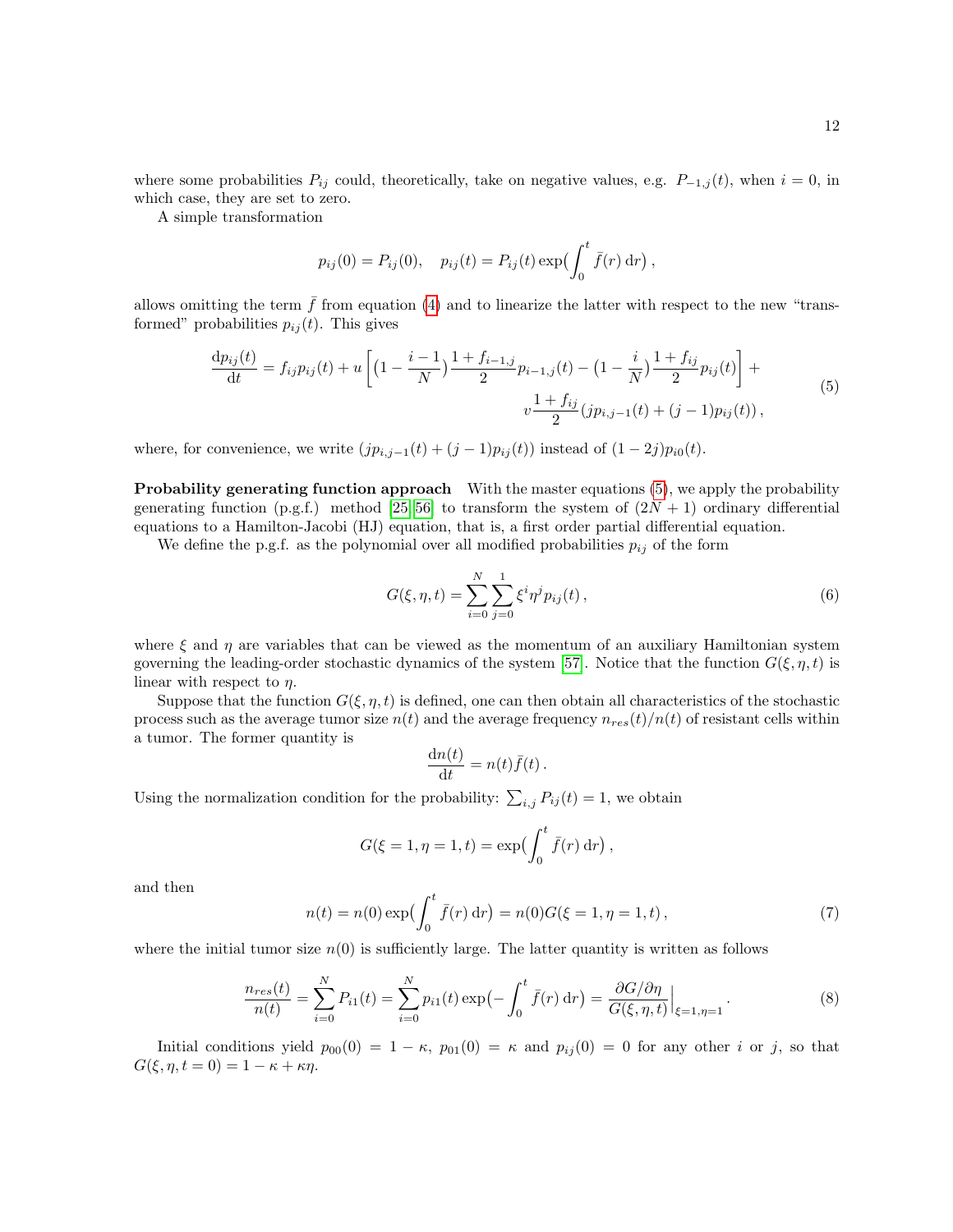To obtain the HJ equation related to the p.g.f.  $G(\xi, \eta, t)$ , we multiply [\(5\)](#page-11-1) on  $\xi^i \eta^j$  and sum up all equations for  $i = 0, 1, ..., N$  and  $j = 0, 1$ . After some algebra, we obtain

<span id="page-12-0"></span>
$$
\frac{\partial G}{\partial t} = \left[ s(\xi \frac{\partial}{\partial \xi} + 1) - \sigma(1 - \eta \frac{\partial}{\partial \eta}) - c\eta \frac{\partial}{\partial \eta} + \frac{u(\xi - 1)}{2} \left( 1 - \frac{\xi}{N} \frac{\partial}{\partial \xi} \right) + \frac{v(\eta - 1)}{2} \left( 1 - \eta \frac{\partial}{\partial \eta} \right) \right] G, \quad (9)
$$

where only terms of order greater than or equal to  $u, v$  are retained, meaning that terms composed of the products  $s, c$  and  $u, v$  are omitted.

Equation [\(9\)](#page-12-0) is solved by the method of characteristics such that the HJ equation is transformed into a system of ordinary differential equations (i.e., the system of characteristics, see e.g. [\[58\]](#page-16-5)).

Constant treatment We study the case for constant  $\sigma$ . Notice that this includes the case of no treatment ( $\sigma = 0$ ).

First, we find the characteristics for the variables  $\xi$  and  $\eta$ . Namely, we write using [\(9\)](#page-12-0):

<span id="page-12-5"></span>
$$
\frac{d\xi(t)}{dt} = -s\xi(t) + \frac{u\xi(\xi - 1)}{2N}, \frac{d\eta(t)}{dt} = (c - \sigma)\eta + \frac{v\eta(\eta - 1)}{2},\tag{10}
$$

which gives

<span id="page-12-3"></span>
$$
\xi(t) = \frac{s + u/(2N)}{A e^{(s + u/(2N))t} + u/(2N)}, \quad \eta(t) = \frac{\sigma - c + v/2}{B e^{(\sigma - c + v/2)t} + v/2},\tag{11}
$$

where A and B are integration constants associated with initial values of  $\xi(0)$  and  $\eta(0)$  as

<span id="page-12-4"></span>
$$
\xi(0) = \frac{s + u/(2N)}{A + u/(2N)}, \quad \eta(0) = \frac{\sigma - c + v/2}{B + v/2}.
$$
\n(12)

The p.g.f.  $G(\xi, \eta, t)$  changes along the characteristic [\(11\)](#page-12-3)-[\(12\)](#page-12-4) according to the following ODE

$$
\frac{dG(t)}{dt} = (s - \sigma + \frac{u(\xi(t) - 1)}{2} + \frac{v(\eta(t) - 1)}{2})G(t),
$$

which is straightforward to integrate. Indeed, if we use [\(10\)](#page-12-5), this yields: d ln  $G = (s(N + 1) - c)dt +$  $N \text{d} \ln \xi + \text{d} \ln \eta$ . Then, with initial condition  $G(\xi(0), \eta(0), 0) = (1 - \kappa) + \kappa \eta(0), \kappa$  is a level of resistance within a tumor ( $\kappa \in [0,1]$ ), [\(11\)](#page-12-3) and [\(12\)](#page-12-4), we finally obtain the solution to [\(9\)](#page-12-0) of the following form

$$
G(\xi, \eta, t) = G(\xi(0), \eta(0), 0) \exp \left[ (s - \sigma - (u + v)/2)t + N \ln(1 + \frac{\xi u}{2N} \frac{e^{(s + u/(2N))t} - 1}{s + u/(2N)} + \ln(1 + \frac{\eta v}{2} \frac{e^{(\sigma - c + v/2)t} - 1}{\sigma - c + v/2}) \right].
$$

Taking into account  $u, v \ll s, c$  and assuming  $v \ll \sigma - c$ , we can simplify [\(13\)](#page-12-1) further and write its approximate form

$$
G(\xi, \eta, t) \approx \left(1 - \kappa + \frac{\kappa \eta e^{(\sigma - c)t}}{1 + \frac{\eta v}{2} \frac{e^{(\sigma - c)t} - 1}{\sigma - c}}\right) \exp\left[(s - \sigma)t + N\ln\left(1 + \frac{\xi u}{2N} \frac{e^{st} - 1}{s}\right) + \ln\left(1 + \frac{\eta v}{2} \frac{e^{(\sigma - c)t} - 1}{\sigma - c}\right)\right],
$$

which can be further simplified and written in the form

<span id="page-12-1"></span>
$$
G(\xi, \eta, t) \approx \left( (1 - \kappa)(1 + \frac{\eta v}{2} \frac{e^{(\sigma - c)t} - 1}{\sigma - c}) + \kappa \eta e^{(\sigma - c)t} \right) \exp\left[ (s - \sigma)t + N \ln\left(1 + \frac{\xi u}{2N} \frac{e^{st} - 1}{s}\right) \right].
$$
 (13)

As expected [\(13\)](#page-12-1) is linear with respect to  $\eta$ .

The dynamics for the frequency of resistant cells within a tumor [\(8\)](#page-11-0) is then given by

<span id="page-12-2"></span>
$$
\frac{\partial G}{\partial \eta} \approx \left( (1 - \kappa) \frac{v e^{(\sigma - c)t} - 1}{2 \sigma - c} + \kappa e^{(\sigma - c)t} \right) \exp\left[ (s - \sigma)t + N \ln\left(1 + \frac{\xi u e^{st} - 1}{2N s}\right) \right].
$$
 (14)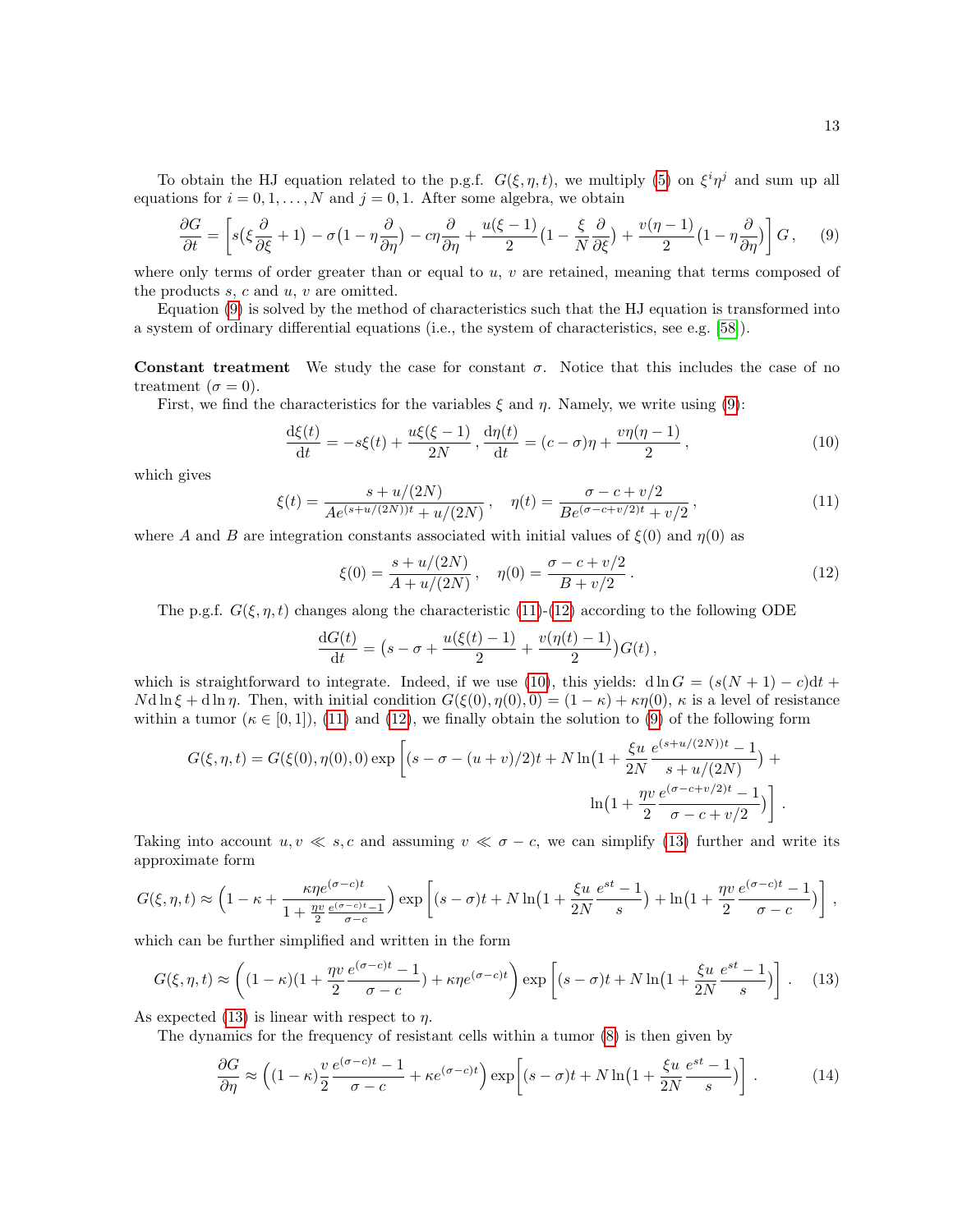# Acknowledgement

The authors are grateful to Athena Aktipis, Sylvain Gandon, Urszula Hibner, Patrice Lassus and Carlo Maley for discussions and helpful remarks. ARA thanks all members of Evolutionary Community Ecology group (University of Montpellier 2), especially Marie Vasse, Sarah Calba and Isabelle Gounand, for their support. This work was made possible by the facilities of the Shared Hierarchical Academic Research Computing Network (SHARCNET:www.sharcnet.ca) and Compute/Calcul Canada.

## <span id="page-13-0"></span>References

- 1. Wodarz D, Komarova N (2007) Can loss of apoptosis protect against cancer? Trends Genet 23: 232-7.
- <span id="page-13-1"></span>2. Bozic I, Antal T, Ohtsuki H, Carter H, Kim D, et al. (2010) Accumulation of driver and passenger mutations during tumor progression. Proc Natl Acad Sci U S A 107: 18545-50.
- 3. Marusyk A, Almendro V, Polyak K (2012) Intra-tumour heterogeneity: a looking glass for cancer? Nat Rev Cancer 12: 323-34.
- <span id="page-13-2"></span>4. McFarland CD, Korolev KS, Kryukov GV, Sunyaev SR, Mirny LA (2013) Impact of deleterious passenger mutations on cancer progression. Proc Natl Acad Sci U S A 110: 2910-5.
- <span id="page-13-3"></span>5. Michor F, Hughes TP, Iwasa Y, Branford S, Shah NP, et al. (2005) Dynamics of chronic myeloid leukaemia. Nature 435: 1267-70.
- <span id="page-13-4"></span>6. Huijben S, Bell AS, Sim DG, Tomasello D, Mideo N, et al. (2013) Aggressive chemotherapy and the selection of drug resistant pathogens. PLoS Pathog 9: e1003578.
- <span id="page-13-5"></span>7. Foo J, Michor F (2009) Evolution of resistance to targeted anti-cancer therapies during continuous and pulsed administration strategies. PLoS Comput Biol 5: e1000557.
- <span id="page-13-10"></span>8. Foo J, Michor F (2010) Evolution of resistance to anti-cancer therapy during general dosing schedules. J Theor Biol 263: 179-88.
- <span id="page-13-6"></span>9. Lorz A, Lorenzi T, Hochberg ME, Clairambault J, Perthame B (2013) Populational adaptive evolution, chemotherapeutic resistance and multiple anti-cancer therapies. ESAIM: Mathematical Modelling and Numerical Analysis 47: 377-99.
- <span id="page-13-7"></span>10. Turke AB, Zejnullahu K, Wu YL, Song Y, Santagata D, et al. (2010) Preexistence and clonal selection of met amplification in egfr mutant nsclc. Cancer Cell 17: 77-88.
- <span id="page-13-8"></span>11. Komarova NL, Wodarz D (2005) Drug resistance in cancer: principles of emergence and prevention. Proc Natl Acad Sci U S A 102: 9714-9.
- <span id="page-13-12"></span>12. Bozic I, Reiter JG, Allen B, Antal T, Chatterjee K, et al. (2013) Evolutionary dynamics of cancer in response to targeted combination therapy. Elife 2: e00747.
- <span id="page-13-11"></span>13. Gatenby RA, Brown J, Vincent T (2009) Lessons from applied ecology: cancer control using an evolutionary double bind. Cancer Res 69: 7499-502.
- <span id="page-13-9"></span>14. Maley CC, Reid BJ, Forrest S (2004) Cancer prevention strategies that address the evolutionary dynamics of neoplastic cells: simulating benign cell boosters and selection for chemosensitivity. Cancer Epidemiol Biomarkers Prev 13: 1375-84.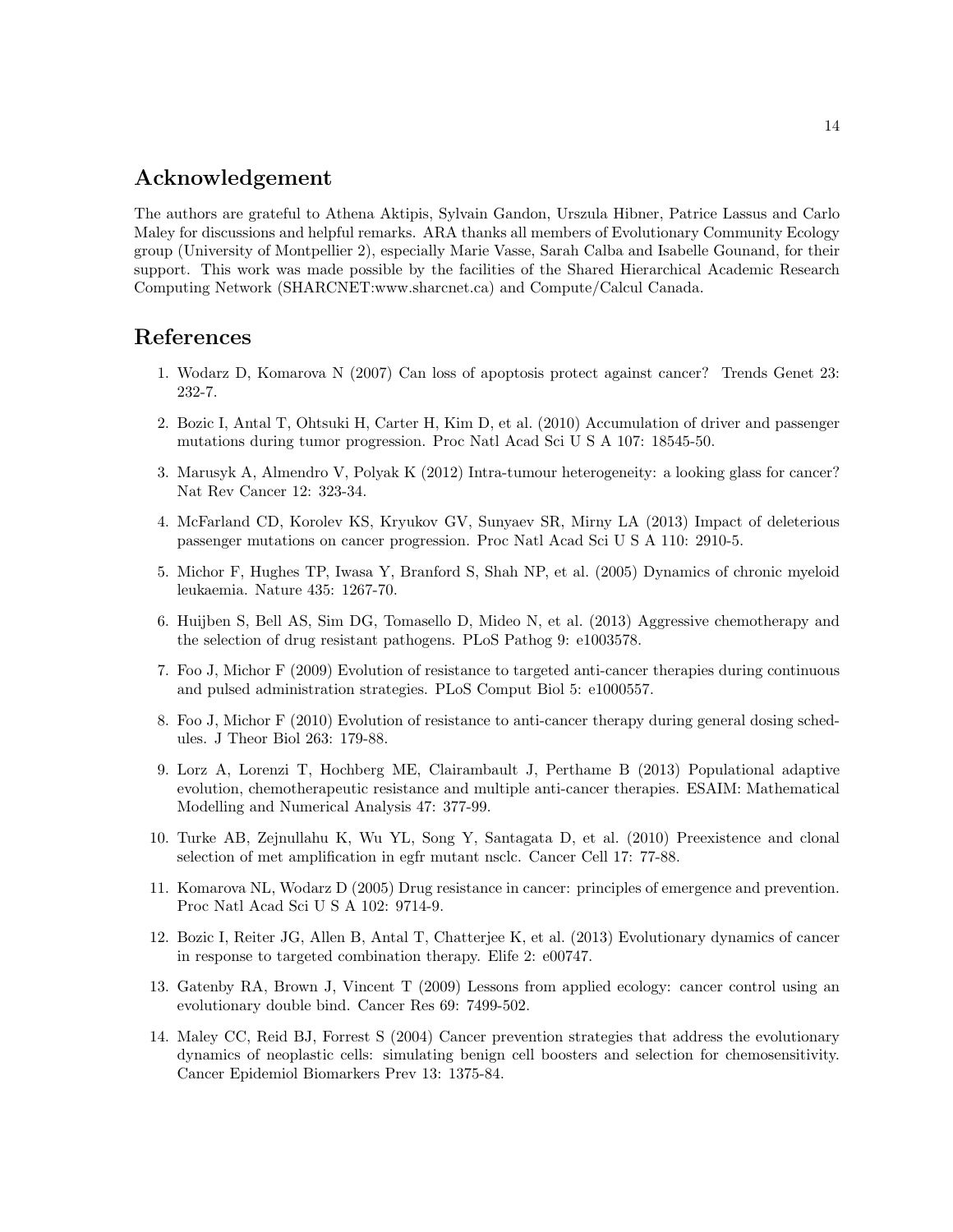- <span id="page-14-0"></span>15. Etzioni R, Urban N, Ramsey S, McIntosh M, Schwartz S, et al. (2003) The case for early detection. Nat Rev Cancer 3: 243-52.
- <span id="page-14-19"></span>16. Lippman SM, Lee JJ (2006) Reducing the "risk" of chemoprevention: defining and targeting high risk–2005 aacr cancer research and prevention foundation award lecture. Cancer Res 66: 2893-903.
- <span id="page-14-18"></span>17. William WNJ, Heymach JV, Kim ES, Lippman SM (2009) Molecular targets for cancer chemoprevention. Nat Rev Drug Discov 8: 213-25.
- <span id="page-14-1"></span>18. Hochberg ME, Thomas F, Assenat E, Hibner U (2013) Preventive evolutionary medicine of cancers. Evol Appl 6: 134-43.
- <span id="page-14-2"></span>19. Bissell MJ, Hines WC (2011) Why don't we get more cancer? a proposed role of the microenvironment in restraining cancer progression. Nat Med 17: 320-9.
- <span id="page-14-3"></span>20. Greaves M (2014) Does everyone develop covert cancer? Nat Rev Can 14: 209-10.
- <span id="page-14-4"></span>21. Vogelstein B, Papadopoulos N, Velculescu VE, Zhou S, Diaz LA, et al. (2013) Cancer genome landscapes. Science 339: 1546-58.
- <span id="page-14-5"></span>22. Gillies RJ, Flowers CI, Drukteinis JS, Gatenby RA (2012) A unifying theory of carcinogenesis, and why targeted therapy doesn't work. Eur J Radiol 81 Suppl 1: S48-50.
- <span id="page-14-6"></span>23. Reiter JG, Bozic I, Allen B, Chatterjee K, Nowak MA (2013) The effect of one additional driver mutation on tumor progression. Evol Appl 6: 34-45.
- <span id="page-14-7"></span>24. Krapivsky PL, Redner S, Ben-Naim E (2010) A Kinetic View of Statistical Physics. Cambridge: Cambridge University Press.
- <span id="page-14-8"></span>25. Gardiner CW (2004) Handbook of Stochastic Methods, 3rd edn. Springer.
- <span id="page-14-9"></span>26. Antal T, Krapivsky PL (2011) Exact solution of a two-type branching process: models of tumor progression. Journal of Statistical Mechanics: Theory and Experiment 2011: P08018.
- <span id="page-14-10"></span>27. Baake E, Wagner H (2001) Mutation-selection models solved exactly with methods of statistical mechanics. Genet Res 78: 93-117.
- <span id="page-14-11"></span>28. Saakian DB, Hu CK (2006) Exact solution of the eigen model with general fitness functions and degradation rates. Proc Natl Acad Sci U S A 103: 4935-9.
- <span id="page-14-12"></span>29. Iwasa Y, Nowak MA, Michor F (2006) Evolution of resistance during clonal expansion. Genetics 172: 2557-66.
- <span id="page-14-13"></span>30. Aktipis CA, Boddy AM, Gatenby RA, Brown JS, Maley CC (2013) Life history trade-offs in cancer evolution. Nat Rev Cancer 13: 883-92.
- <span id="page-14-14"></span>31. Gerlinger M, Swanton C (2010) How Darwinian models inform therapeutic failure initiated by clonal heterogeneity in cancer medicine. Br J Cancer 103: 1139-43.
- <span id="page-14-15"></span>32. Gatenby RA (2009) A change of strategy in the war on cancer. Nature 459: 508-9.
- <span id="page-14-16"></span>33. Gatenby RA, Silva AS, Gillies RJ, Frieden BR (2009) Adaptive therapy. Cancer Res 69: 4894-903.
- <span id="page-14-17"></span>34. Klein CA, Blankenstein TJF, Schmidt-Kittler O, Petronio M, Polzer B, et al. (2002) Genetic heterogeneity of single disseminated tumour cells in minimal residual cancer. Lancet 360: 683-9.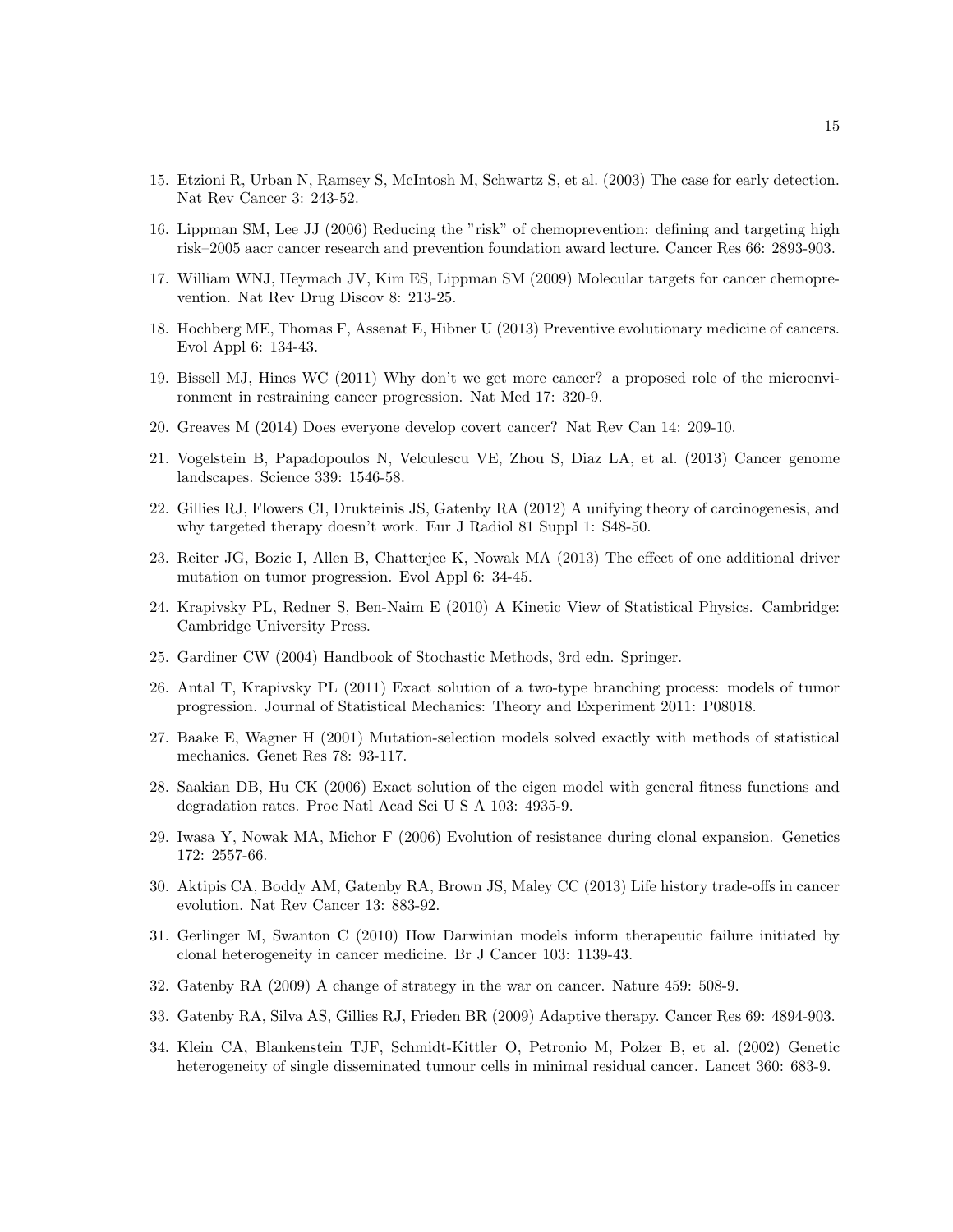- <span id="page-15-0"></span>35. Byrne AM, Bouchier-Hayes DJ, Harmey JH (2005) Angiogenic and cell survival functions of vascular endothelial growth factor (VEGF). J Cell Mol Med 9: 777-94.
- <span id="page-15-1"></span>36. Wu X, Lippman SM (2011) An intermittent approach for cancer chemoprevention. Nat Rev Cancer 11: 879-85.
- <span id="page-15-2"></span>37. Beerenwinkel N, Antal T, Dingli D, Traulsen A, Kinzler KW, et al. (2007) Genetic progression and the waiting time to cancer. PLoS Comput Biol 3: e225.
- <span id="page-15-3"></span>38. Silva AS, Kam Y, Khin ZP, Minton SE, Gillies RJ, et al. (2012) Evolutionary approaches to prolong progression-free survival in breast cancer. Cancer Res 72: 6362-70.
- <span id="page-15-4"></span>39. Ibrahim H, Cornnell HH, Coelho R, Abrahams D, Cunningham J, et al. (2011) Reduction of metastasis using a non-volatile buffer. Clin Exp Metastasis 28: 841-9.
- <span id="page-15-5"></span>40. Kostadinov RL, Kuhner MK, Li X, Sanchez CA, Galipeau PC, et al. (2013) Nsaids modulate clonal evolution in barrett's esophagus. PLoS Genet 9: e1003553.
- <span id="page-15-6"></span>41. Galipeau PC, Li X, Blount PL, Maley CC, Sanchez CA, et al. (2007) NSAIDs modulate CDKN2A, TP53, and DNA content risk for progression to esophageal adenocarcinoma. PLoS Med 4: e67.
- <span id="page-15-7"></span>42. Cuzick J, Thorat MA, Bosetti C, Brown PH, Burn J, et al. (2014) Estimates of benefits and harms of prophylactic use of aspirin in the general population. Annals of Oncology 00: 1-10.
- <span id="page-15-8"></span>43. Esserman L, Sepucha K, Ozanne E, Hwang ES (2004) Applying the neoadjuvant paradigm to ductal carcinoma in situ. Ann Surg Oncol 11: 28S-36S.
- <span id="page-15-9"></span>44. Berrington de Gonzalez A, Curtis RE, Kry SF, Gilbert E, Lamart S, et al. (2011) Proportion of second cancers attributable to radiotherapy treatment in adults: a cohort study in the US SEER cancer registries. Lancet Oncol 12: 353-60.
- <span id="page-15-10"></span>45. Sutcliffe P, Hummel S, Simpson E, Young T, Rees A, et al. (2009) Use of classical and novel biomarkers as prognostic risk factors for localised prostate cancer: a systematic review. Health Technol Assess 13: iii, xi-xiii 1-219.
- <span id="page-15-11"></span>46. Hemminki K, Li X (2004) Familial risk in testicular cancer as a clue to a heritable and environmental aetiology. Br J Cancer 90: 1765-70.
- <span id="page-15-12"></span>47. Foulkes WD, Smith IE, Reis-Filho JS (2010) Triple-negative breast cancer. N Engl J Med 363: 1938-48.
- 48. Hynes RO (2003) Metastatic potential: generic predisposition of the primary tumor or rare, metastatic variants-or both? Cell 113: 821-3.
- <span id="page-15-13"></span>49. Sethi N, Kang Y (2011) Unravelling the complexity of metastasis - molecular understanding and targeted therapies. Nat Rev Cancer 11: 735-48.
- <span id="page-15-14"></span>50. Pantel K, Cote RJ, Fodstad O (1999) Detection and clinical importance of micrometastatic disease. J Natl Cancer Inst 91: 1113-24.
- <span id="page-15-15"></span>51. Durrett R (2012) Exponentially growing cell populations. Unpublished notes .
- <span id="page-15-16"></span>52. Athreya KB, E NP (1972) Branching Processes. Springer-Verlag.
- <span id="page-15-17"></span>53. R Development Core Team (downloaded 2013-2014) R project for statistical computing. URL <http://www.r-project.org>.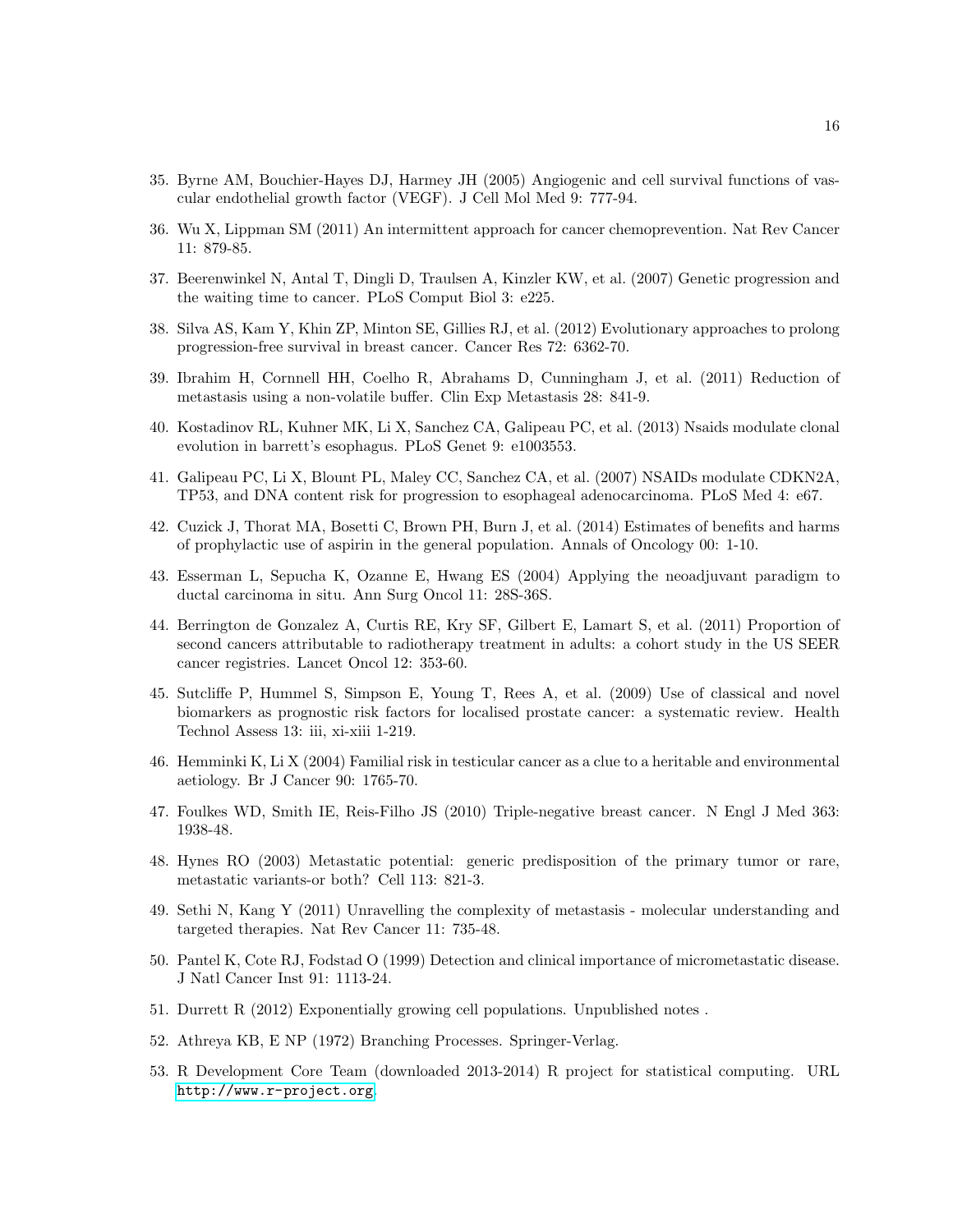- <span id="page-16-1"></span>54. Color Brewer 2: color advice for cartography. URL <http://colorbrewer2.org>.
- <span id="page-16-2"></span>55. Code scripts used for numerical simulations. URL [http://tiny.cc/tumor\\_mean-field\\_scripts](http://tiny.cc/tumor_mean-field_scripts).
- <span id="page-16-3"></span>56. Assaf M (2010) Theory of Large Fluctuations in Stochastic Populations. PhD thesis, Hebrew University of Jerusalem. URL <http://guava.physics.uiuc.edu/~assaf/thesis.pdf>.
- <span id="page-16-4"></span>57. Elgart V, Kamenev A (2004) Rare event statistics in reaction-diffusion systems. Phys Rev E Stat Nonlin Soft Matter Phys 70: 041106.
- <span id="page-16-5"></span>58. Melikyan AA (1998) Generalized characteristics of first order PDEs. Boston, MA: Birkhauser.

<span id="page-16-0"></span>

# Supplemantary material

Figure S1. Tradeoff between growth and resistance under different treatment regimes. (A) Analytically-derived times for a tumor to reach  $10^9$  cells (see equation [\(1\)](#page-2-0)). (**B** and **C**) Sample distributions for corresponding points  $B$  and  $C$ , shown in plot  $A$ . The bottom panel shows the mean number of additionally accumulated drivers for all detected tumors over intervals of 3 months. Light red points indicate tumors with a majority of resistant cells, while light blue points are for tumors dominated by non-resistant cells. The color-code indicates the level of resistance in detected tumors over 3 month intervals (see the colorbar on the right for details). Parameters otherwise as in Table [1.](#page-2-1)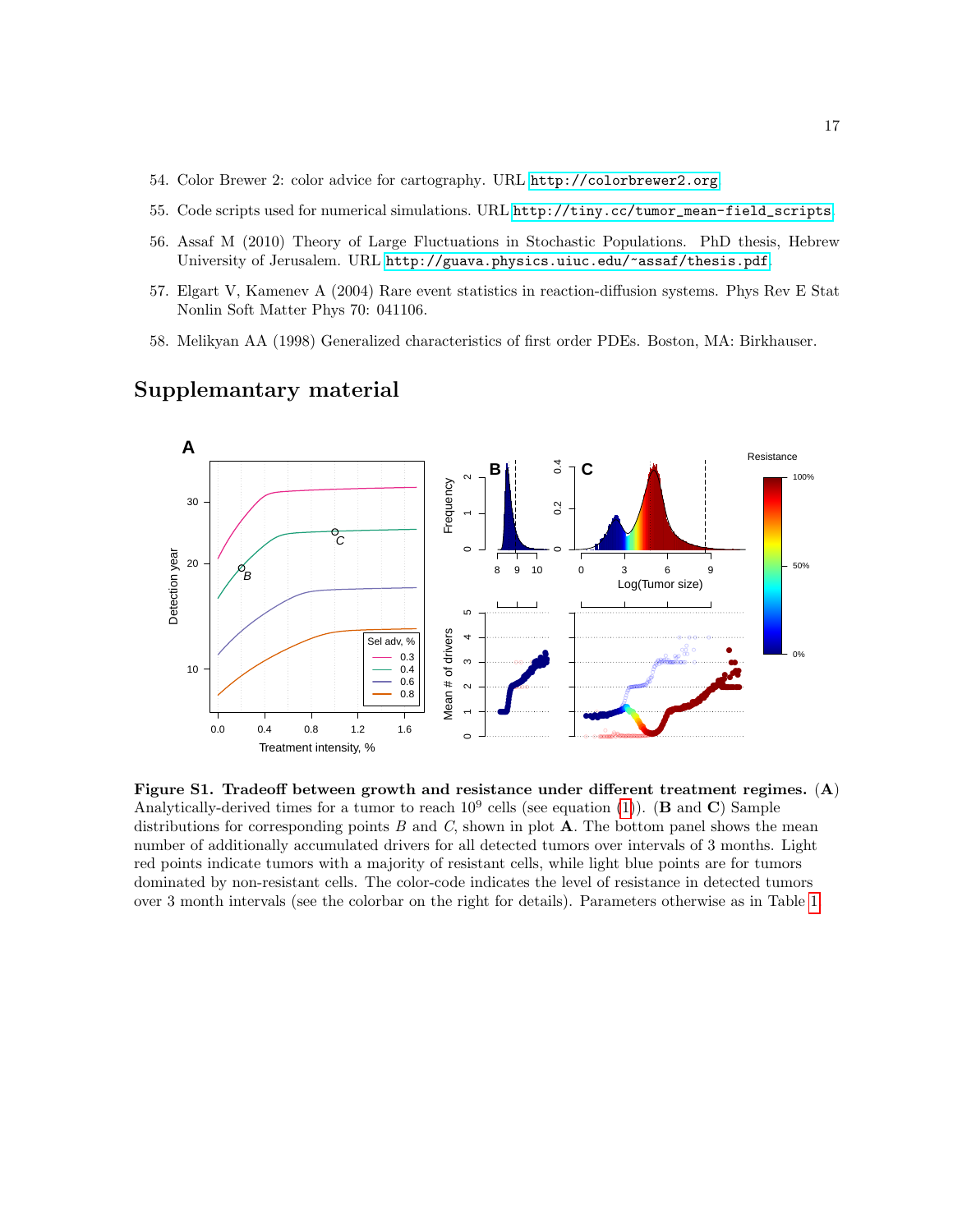<span id="page-17-0"></span>

Figure S2. In the absence of resistance, higher treatment selects for faster growing subclones. The median (thick blue) and 95% confidence intervals (shaded blue area) for the distributions of detection times, when a resistant mutation is knocked out. (no initial level of resistance of a tumor  $(\kappa = 0)$  and zero mutation rate to acquire the resistance  $v = 0$ ). For comparizon, the case of non-zero mutation rate  $v$  for the same initial conditions is shown besides in orange. The point color-code indicates the average number of additionally accumulated drivers within detected tumors.